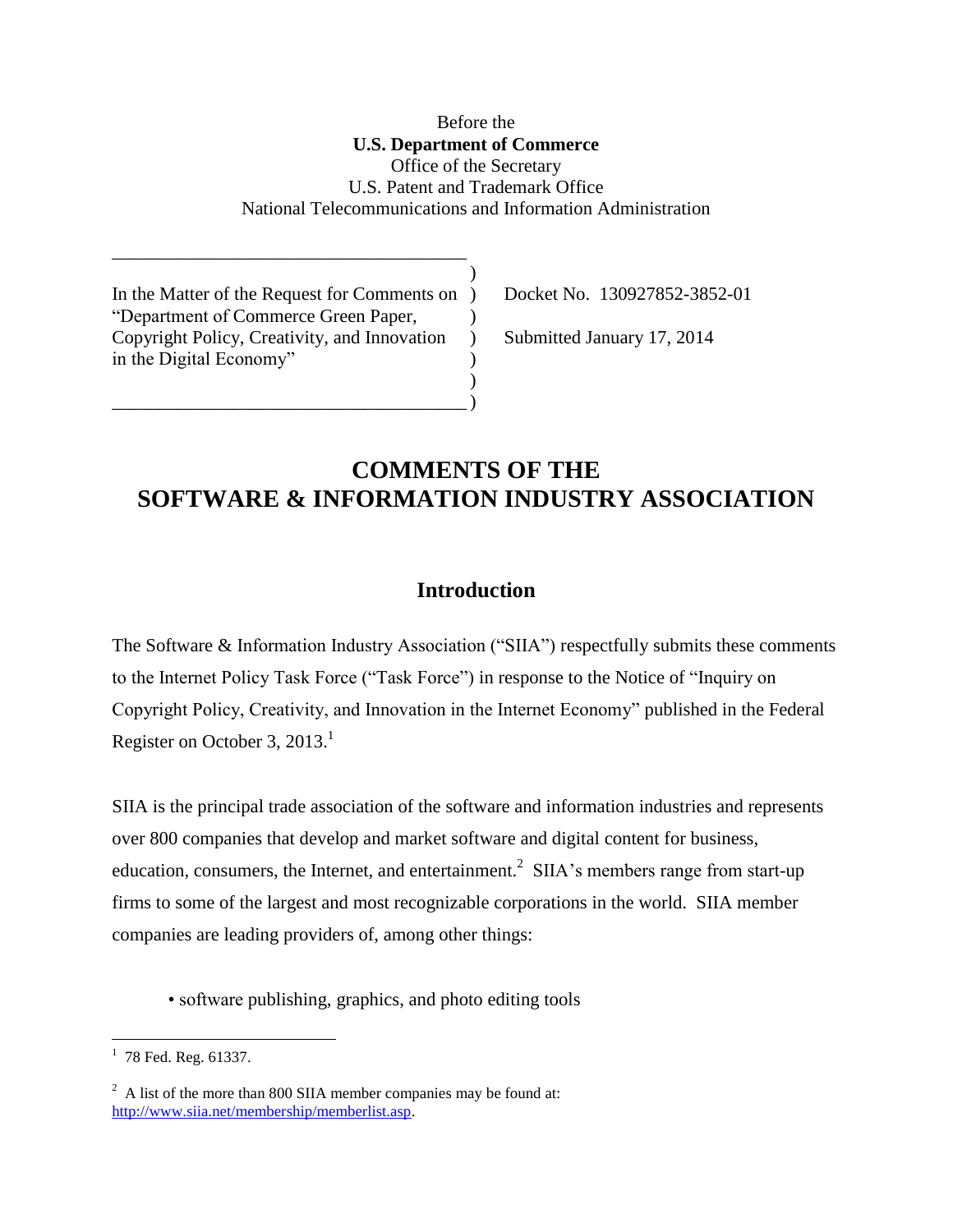- corporate database and data processing software
- financial trading and investing services, news, and commodities exchanges
- online legal information and legal research tools
- protection against software viruses and other threats
- education software and online education services
- open source software
- and many other products and services in the digital content industries

One of SIIA's primary missions is to protect the intellectual property of member companies, and advocate a legal and regulatory environment that benefits the software and digital content industries. Consistent with these goals, for over thirty years SIIA has engaged in a comprehensive, industry-wide campaign to advocate a legal regime in the United States and abroad that adequately and effectively protects the intellectual property rights of its software and content industry members.

SIIA appreciates the Task Force's identifying of significant copyright issues in its "Green Paper" on *Copyright Policy, Creativity, and Innovation in the Digital Economy*. While SIIA is interested in issues relating to statutory damages, the government's role in improving the online licensing environment and the operation of the DMCA notice and takedown system and has responded to most of the questions posed by the Task Force relating to those issues, we are most concerned about the Task Force's examination of the first sale defense in the digital environment.

In sum, SIIA is concerned that potential application of the first sale doctrine to licensed material or other undue restrictions that may be placed on either the ability of publishers to license or the manner in which publishers license, will make it more challenging for publishers to recoup the investment they have made to develop new products and update existing ones and to widely distribute their products and services to the public in the manner that consumers enjoy today. We are also significantly concerned with the fallout from the *Kirtsaeng* decision and the imbalance in the first sale defense caused by the decision

2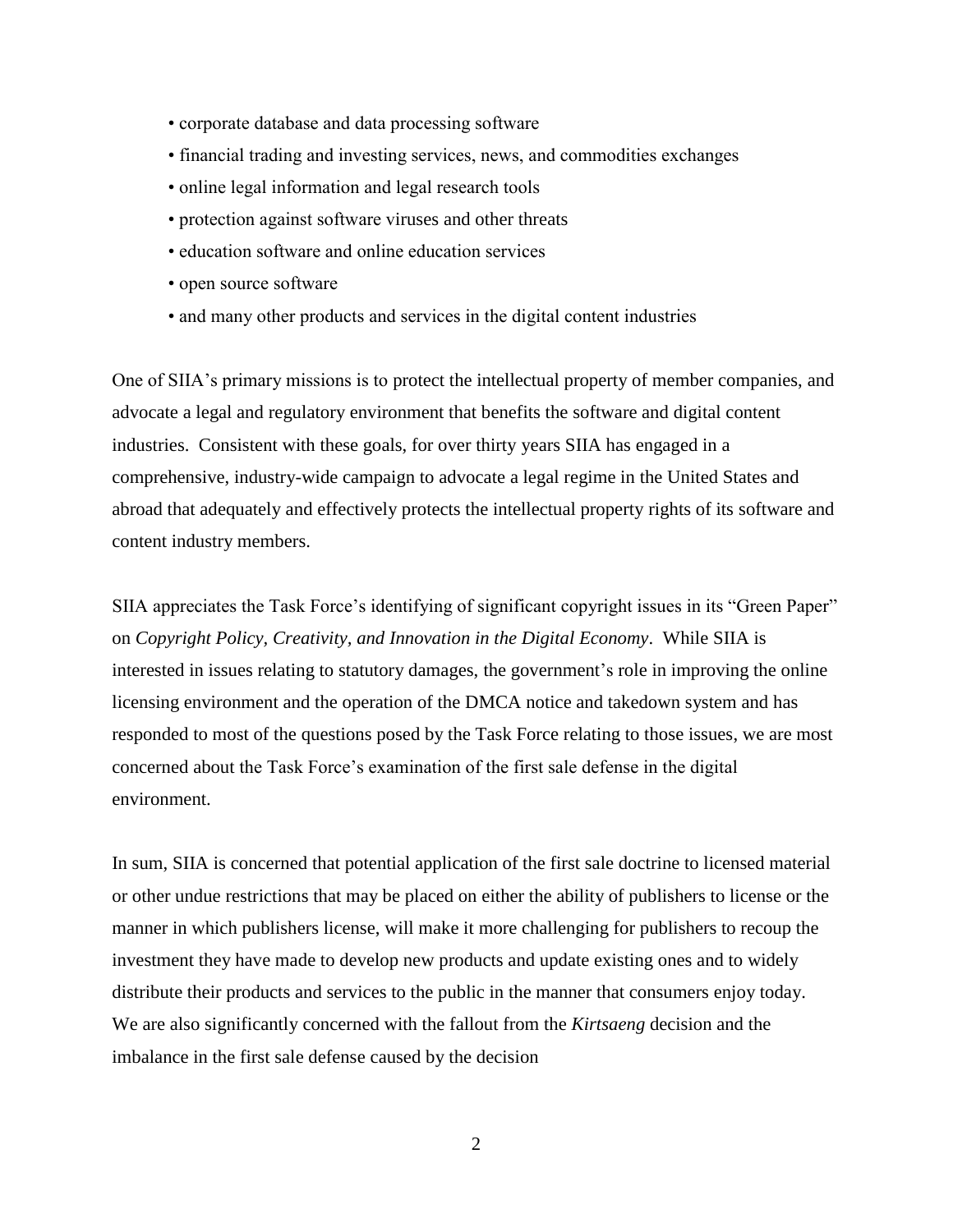# **First Sale in the Digital Environment**

*(Questions 7-12)*

A good copyright law is one that balances many competing interests. In the case of the first sale defense, the competing interests are those of copyright owners whose interest is being able to control the distribution of copies of his or her copyrighted works and those of consumers and other users whose interest is being able to freely distribute the copies they own. Consequently, by asking for input about the potential benefits of the first sale defense without any context or consideration of how that defense is balanced against the interests of copyright owners exploiting their works through the distribution right, the Task Force set itself up to receive unhelpful, onesided responses. And that is exactly what happened.

Many groups responded to the Task Force's first sale questions by stating that the first sale defense is beneficial because it promotes free and open commerce.<sup>3</sup> These responses really do nothing more than simply re-state the purpose of any exception in the copyright law – which is to appropriately balance the interests of those who use copyright works against the exclusive rights that are granted to copyright owners under the law.

There is no doubt that free and open commerce is a good thing and that the first sale defense promotes free and open commerce. But granting exclusive rights to copyright owners also promotes free and open commerce by not only incentivizing innovation and creativity which results in new copyrighted works, but also by encouraging innovators and creators to distribute and otherwise make those copyrighted works widely available in an efficient and effective manner.

The exclusive right to distribute a copyrighted work granted to copyright owners by the Copyright Act is partially limited by the first sale defense in section 109 of the Act. There are three important limitations to the first sale defense that were raised in the Task Force's Green

<sup>&</sup>lt;sup>3</sup> See, e.g., Comments of the Computer & Communications Industry Association, at page 3, eBay at page 2, and Owner's Rights Initiative at page 2.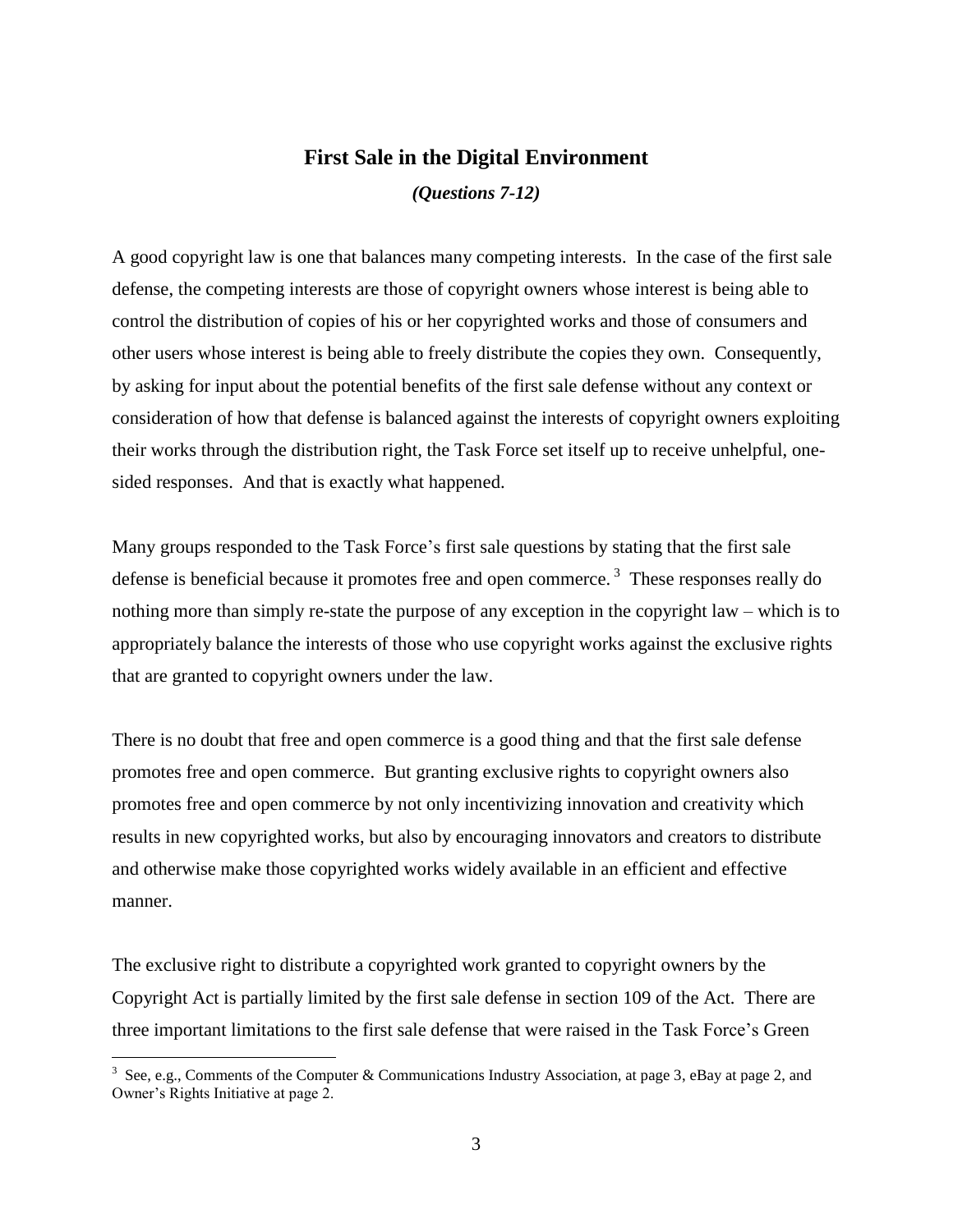Paper: (i) that the first sale defense does not apply to licensed products, (ii) that, until the last year's Supreme Court decision in *Kirtsaeng*, the first sale defense did not apply to products made and sold abroad and then imported into the United States, and (iii) that the first sale defense does not apply to the transmission of digital works. Each of these limitations is extremely important to SIIA and its members and addressed in detail below.

#### *A. The Importance of Licensing*

The Internet has permanently changed the relationship between users and the software and information industries. Electronic commerce has provided users with more options, more alternatives and more opportunities than ever before. The richness and inherent value of electronic commerce and high-tech products to consumers is derived from the wide availability of software and content and the ease by which these products and services can be accessed and used by people with new high-tech products. For users of products and services that incorporate software and/or information, electronic commerce facilitated through licensing provides a robust new delivery channel. By using the Internet to deliver software and digital content, users can take advantage of the lower transaction costs, simplified delivery systems, direct interaction with providers, and minimal time-to-market.

Through licensing software and information publishers are able to meet customer needs – whether their customers are the general public or discrete customer groups – and at the same time protect against misuse of their rights. Licenses have allowed software and information publishers the flexibility to tailor their products to their various customers, adjusting features, benefits, rights, and price according to the needs of each customer base rather than a "one size fits all" model – a model which logically could require a higher price. Consequently, more often than not these licenses provide benefits to consumers not provided in a traditional sale limited by the first sale doctrine of current copyright law.

This has resulted in consumers now having unprecedented choice, convenience and access to informational, as well as creative, content and new high-tech products that simplify their lives.

4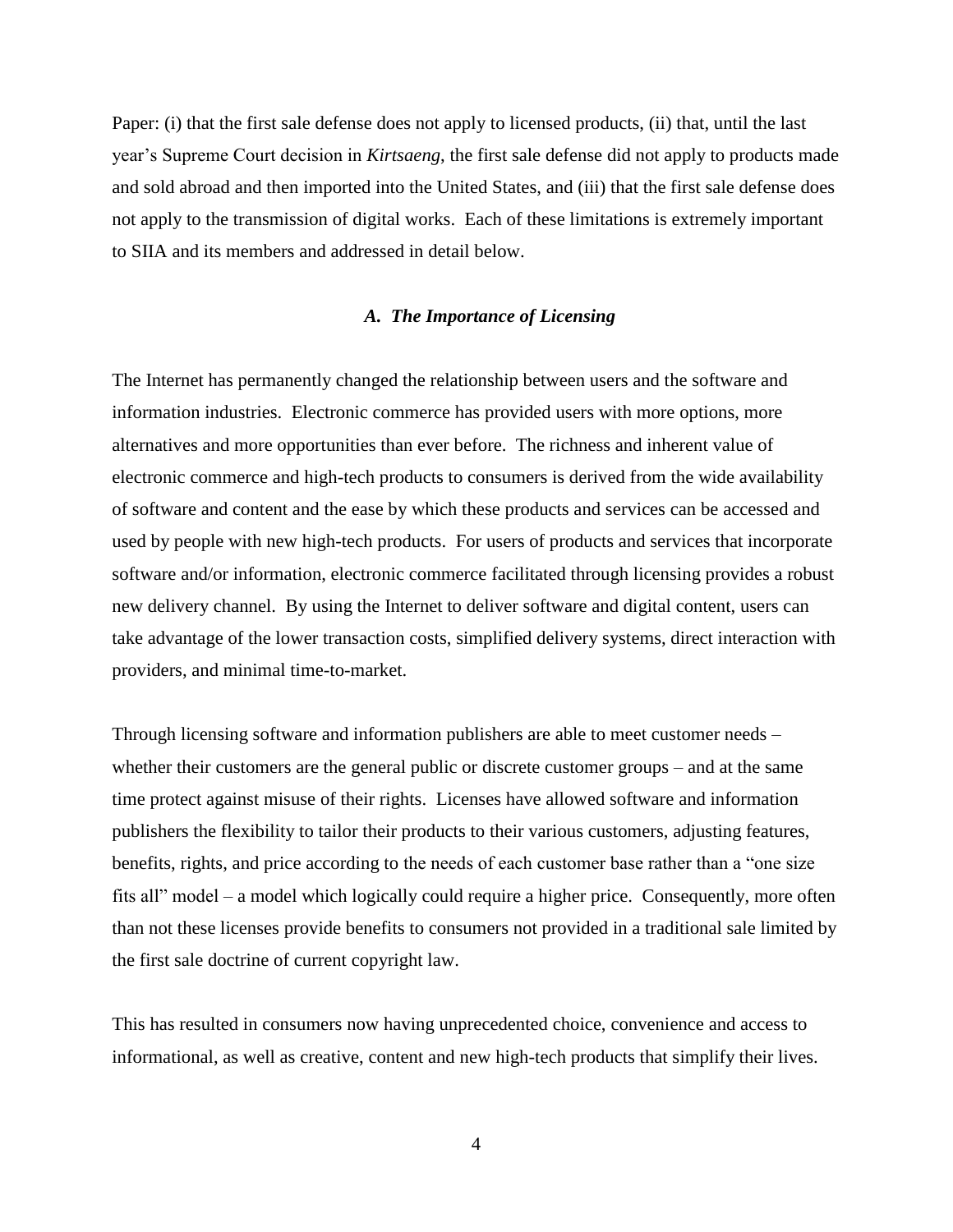Today's consumers benefit from access to a range of software and information products — the likes of which have never been seen before.

Thus, consumers are also enjoying unprecedented access to copyrighted works. Today's online marketplace offers consumers more opportunities to access copyrighted works anytime, anywhere than ever before. Many of the opportunities consumers engage in the analog world made possible by the first sale doctrine are being made available without that doctrine in the digital world, as illustrated in the following examples.

For several decades, the software industry has relied on a licensing model for the distribution, maintenance, and updating of its software products and services to and for its customers. Today, licenses govern most software transactions.<sup>4</sup> The software licensing model permits a wider range of users to access and use software. A publisher need not reduce or degrade the function of its product in order to provide it at a reduced price appropriate for a particular market of users. Rather, the publisher can simply vary the rights of using it. So, for example, a software publisher may offer a fully functional "academic" version of its product to students at a deeply reduced price, but the rights granted do not permit use for commercial purposes.<sup>5</sup> Similarly, "OEM licenses" bundle software with, or install software directly on, specific hardware, such as a scanner or desktop computer, and require the software to be used and distributed only with that hardware. Often, the hardware manufacturer was granted a deep discount as part of the OEM license terms. Another example is "site licenses," which are defined by some geographic restriction on use, such as a specific company, area, or even department or floors of a building.<sup>6</sup>

Because software is virtually always licensed and not sold, the first sale defense does not apply. Someone who purchases a software license is not the "owner of a particular copy" under Section

<sup>4</sup> See Software & Information Industry Association, *Software and Information: Driving the Knowledge Economy* (January 24, 2008) at 7-8, [http://www.siia.net/estore/globecon-08.pdf.](http://www.siia.net/estore/globecon-08.pdf)

<sup>&</sup>lt;sup>5</sup> See, e.g., *ProCD, Inc., v. Zeidenberg*, 86 F.3d 1447 (7th Cir. 1996) ("Instead of tinkering with the product ... [software companies] turned to the institution of contract."); id. at 1455 ("Terms and conditions offered by contract reflect private ordering, essential to the efficient functioning of markets.").

<sup>6</sup> See, e.g., Software & Information Industry Association & LicenseLogic LLC, *Certified Software Manager Student Manual* (SIIA Publications 2004) at 4:1–4:52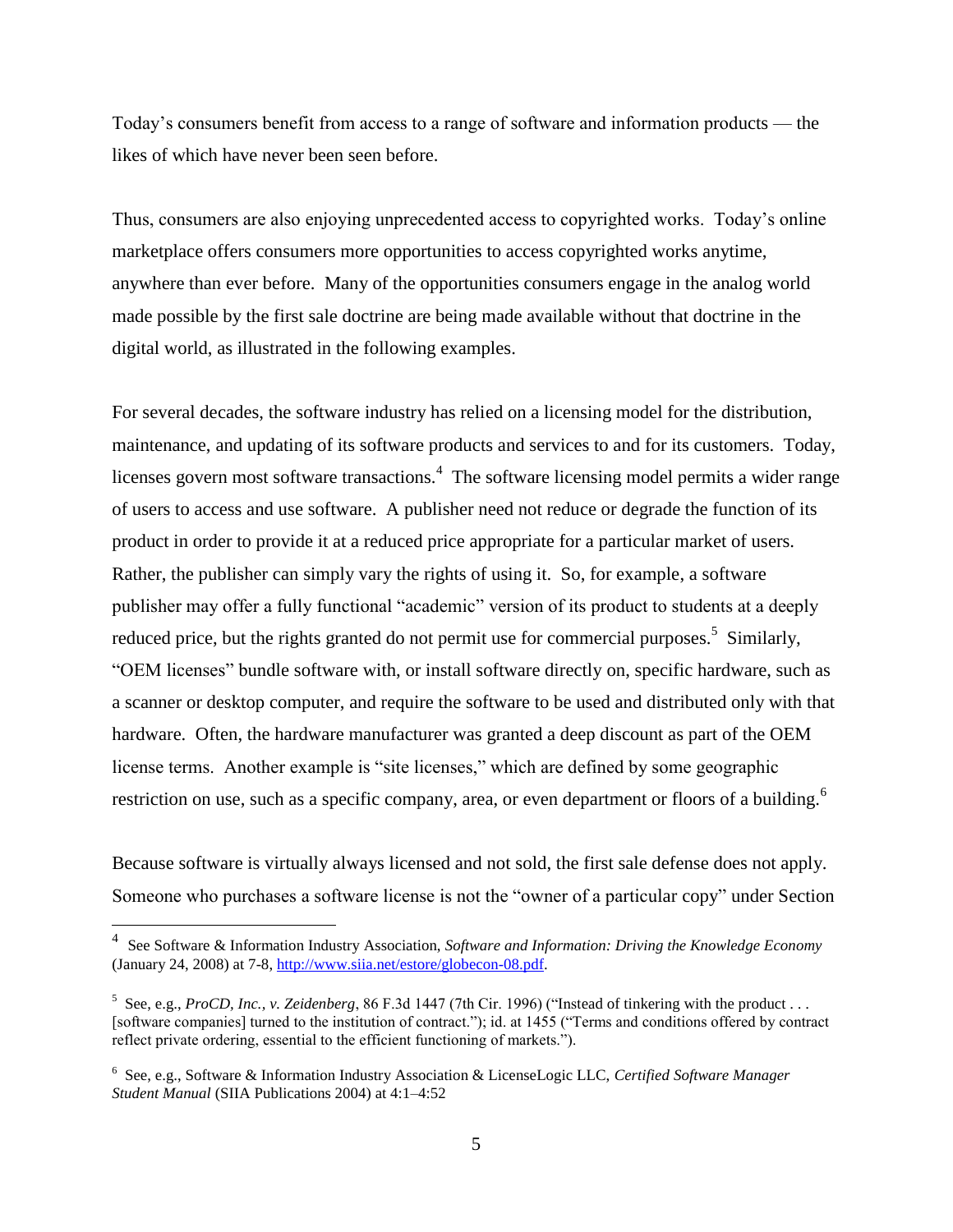109 of the Copyright Act, they are an "owner of a license to use a copy" of the software. Thus, the first sale defense does not apply. But as shown in the examples above, even though the first sale defense does not apply to these software transactions, consumers are able to enjoy many of the benefits resulting from the first sale doctrine. Any change in the copyright law that made the first sale defense applicable to these software licenses would cause a very significant problem and would jeopardize the future availability of discounted software to those markets.<sup>7</sup>

These examples are not limited to the software industry. The textbook industry is rapidly moving to a licensing model for online and digital versions of their textbooks. The new digital textbook licensing model provides numerous benefits to students and teachers. Digital textbooks often come with special features, like embedded quizzes, electronic flash cards, the ability to share notes online with fellow students and/or embedded links to videos and articles from a professor's lectures. These digital texts may also allow the teacher to monitor a student's progress, the amount of time the student spends reviewing the material, and the student's performance on the embedded quizzes and then use this information to determine what material the student may be struggling with and develop a personalized study plans to keep the student on the right track. Because these textbooks are digital they can be updated and edited much more quickly than analog texts and distributed to users almost immediately.

These are the new generation of textbooks for a new generation of students and teachers. The difference between traditional textbooks and the offerings in new digital and online textbooks is astonishing. But that's not all that is different. The distribution and pricing model for these textbooks is also very different.

The average eTextbook costs significantly less than a new version of that same print textbook. For example, the digital version of the widely used textbook, "Biology" by Sylvia Mader and Michael Windelspecht, published by McGraw-Hill Education, costs \$120. Its traditional print counterpart is priced significantly higher at \$229. Many eTextbooks are also available for rental

<sup>&</sup>lt;sup>7</sup> See *Vernor v. Autodesk*, 621 F.3d 1102, 1114-15 (9<sup>th</sup> Cir. 2010)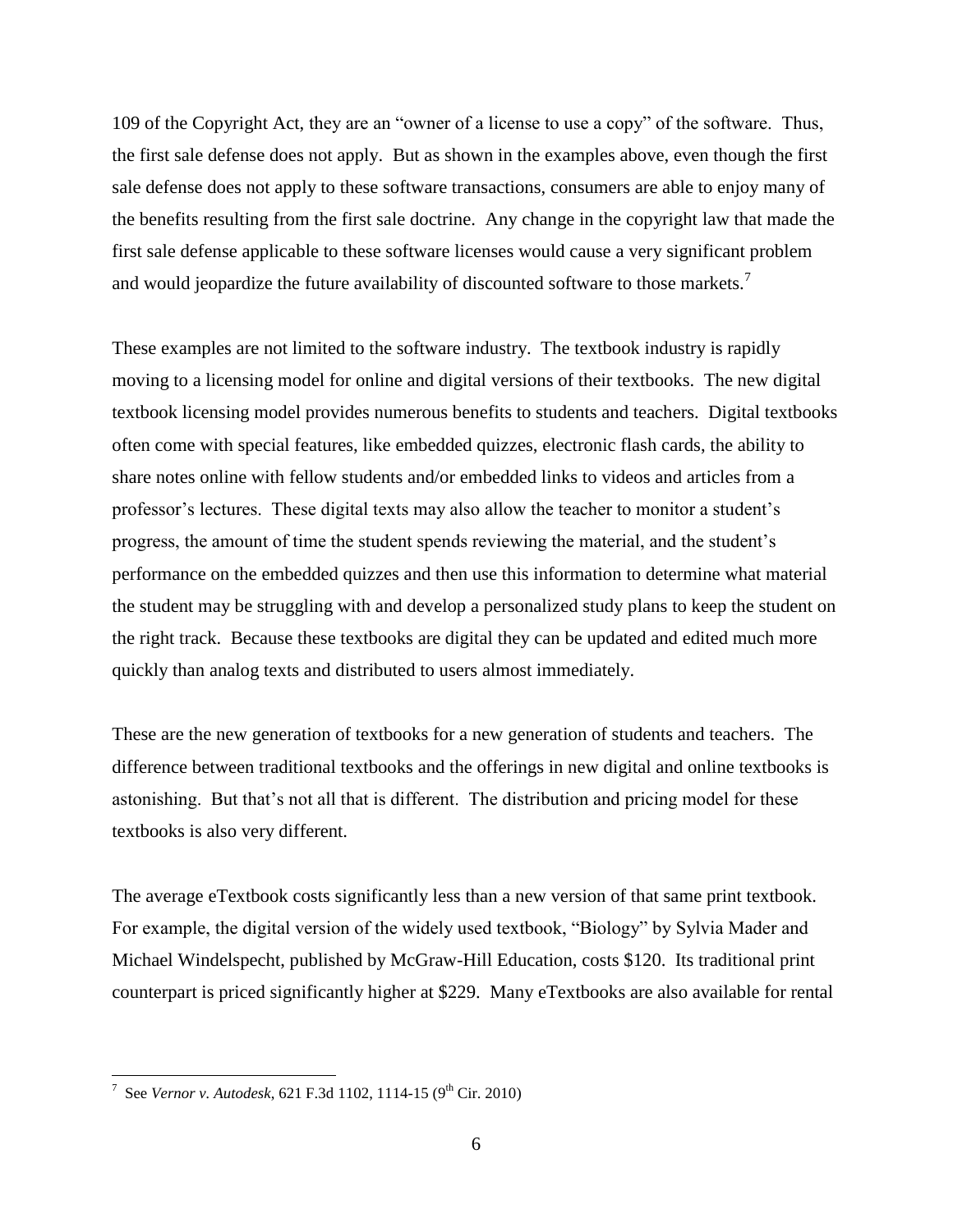by students – a business model that further lowers students' textbook spending and has begun to reduce the market share of the traditional used book market.

There is one other trend that is further lowering students' textbook spending — campuses and professors increasingly want course materials delivered "inside" their digital classrooms so they can ensure that all students have access to the same materials and they can see how each student is performing. This leads to increasing situations where the institution is the customer. $8$  The result of all these evolving business models has been a dramatic drop in student textbook spending from \$192 in the fall of 2008 to \$138 in the spring of  $2013.<sup>9</sup>$  These business models, and the resulting drop in students textbook spending, might not be possible if textbook publishers were no longer able to rely on licensing models and the inapplicability of the first sale doctrine.

Textbook publishers are able to offer their digital textbooks at lower prices because they save on printing, shipping and processing of returns. But another significant factor in the reduced eTextbook price is the secondary market. Because the publisher of a print textbook has to factor in the likelihood that the book will be resold by the original student buyer, either directly to another student or indirectly through a campus bookstore offering used books, the publisher has to set a higher price for the new print book in order to recoup its investment. Because the new features of these digital textbooks support a more personalized and interactive relationship between the publisher and students and teachers than a traditional textbook and because the publisher may continue to innovate and update these features more quickly than the traditional print cycle would allow, publishers license these materials. The license allows a more flexible, nuanced relationship between the publisher and consumers of the book. It enables teachers and students to use only the features they need, and pay only for what they use and for the time period for which they use it.

 $8\text{ The institution may or may not pass the costs of the course materials onto students in the form of fees.}$ 

<sup>9</sup> *See* Stephanie Simon and Madeline Will, *Textbook publishers revamp ebooks to fight used market*, 4-traders.com (July 23, 2013) at [http://www.4-traders.com/PEARSON-PLC-4000637/news/Textbook-publishers-revamp-ebooks](http://www.4-traders.com/PEARSON-PLC-4000637/news/Textbook-publishers-revamp-ebooks-to-fight-used-market-17119420/)[to-fight-used-market-17119420/.](http://www.4-traders.com/PEARSON-PLC-4000637/news/Textbook-publishers-revamp-ebooks-to-fight-used-market-17119420/) (This is despite the prices of new textbooks rising about 6 percent a year. See GAO Report 13-368, *College Textbooks: Students Have Greater Access to Textbook Information* at 6 (June 2013)at [http://www.gao.gov/assets/660/655066.pdf.](http://www.gao.gov/assets/660/655066.pdf)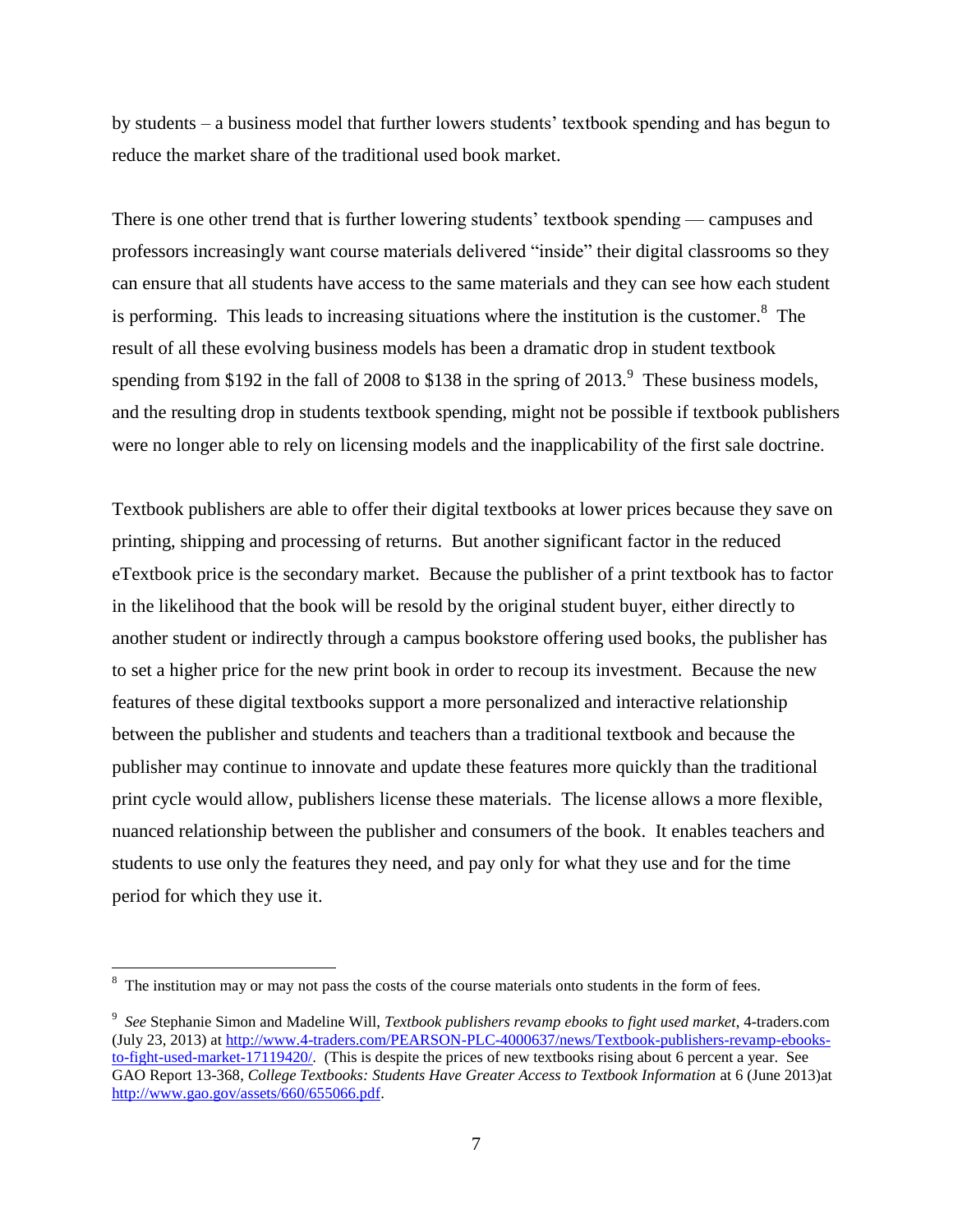In this model, license terms generally do not permit transfer to another user, though, if there were demand, it might be reasonable for publishers to offer a transferable license for a higher price. It is important to consider that the publisher has higher development and operating costs in offering rapidly changing, personalized features, such as embedded dictionaries or glossaries, highlighter and markup features, support for multiple electronic reader platforms, videos, testing with online scoring, testing analytics, and data storage so it can track and support each user's individual experience. To recoup these higher costs, publishers structure their licenses to restrict the downstream distribution of their textbooks so they can offer digital books to each of their users at a reduced price. If they did not restrict the resale of these books publishers would be forced to raise their prices. By licensing the textbooks at a lower price, students benefit from the lower cost and increased functionality of the digital textbooks and textbooks publishers are able to secure a reasonable return on their investment.

As is the case with software, discussed above, the first sale defense also does not apply to these licensed digital textbooks because a student who purchases a license to use the textbook is not the "owner of a particular copy" under Section 109 of the Copyright Act. Even though the first sale defense does not apply to these types of transactions, students, teachers and other users are able to enjoy many of the consumer benefits intended by the first sale doctrine. Any change in the copyright law that made the first sale defense applicable to these licenses would jeopardize the future availability of these materials.

Extending the first sale defense to licensed content would not only be injurious to publishers and users, but would also be contrary to the foundation of the first sale defense set forth in the *Bobbs-Merrill* case.<sup>10</sup> The Court in *Bobbs-Merrill* – not unlike the Ninth Circuit in the *Vernor v*. Autodesk case<sup>11</sup> – was concerned with the manner in which the customer came into possession of the work. In several parts of the decision the Court clearly restricts the application of its decision to "one who has sold a copyrighted article, *without restriction*" <sup>12</sup> and those who "*made no* 

 10 *Bobbs-Merrill Co. v. Straus*, 210 U.S. 339 (1908).

<sup>&</sup>lt;sup>11</sup> *Vernor v. Autodesk*, 621 F.3d 1102 (9<sup>th</sup> Cir. 2010).

<sup>&</sup>lt;sup>12</sup> Id. at 350 (1908) (emphasis added). (stating that "[i]n this case, the stipulated facts show that the books sold by the appellant were sold at wholesale, and purchased by those *who made no agreement as to the control of future*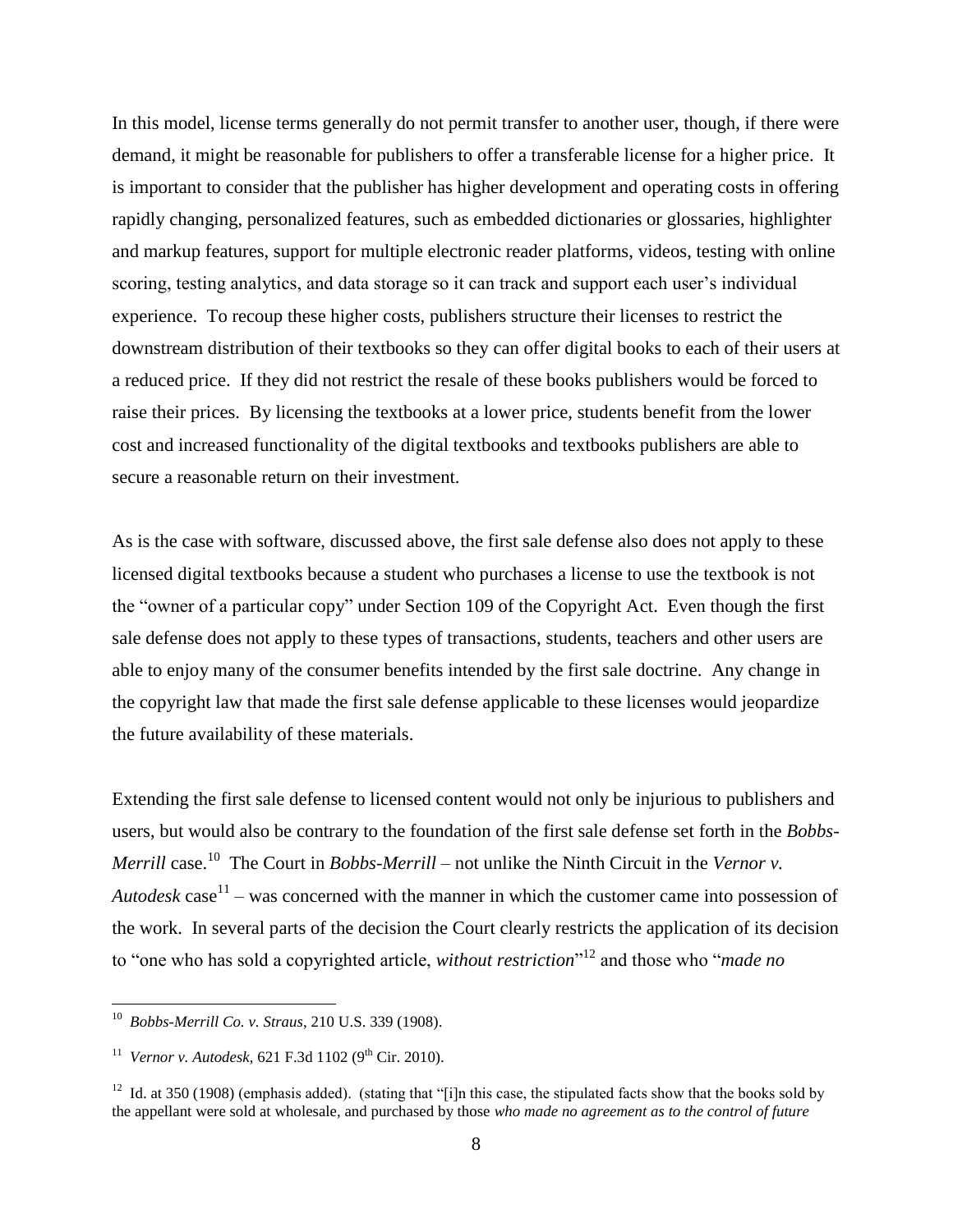decision as to the control of future sales."<sup>13</sup> The Court noted that "[t]here is no claim in this case of contract limitation, nor license agreement controlling the subsequent sales of the book."<sup>14</sup> Given the Court's language, it is clear that the *Bobbs-Merrill* Court had no intention of extending the first sale defense to licensed works.

The same reasoning holds true today. If a consumer obtained a set of rights to a copyrighted work under license, and the consumer resells the work and asserts the first sale defense, the focus of the first sale analysis should be on the terms and conditions of the agreement itself. If there is an agreement between the copyright owner or its agent and the consumer and that agreement makes it clear that a license is being granted (or the copyright owner otherwise reserves title) and that the license contains certain restrictions on transfer and use that are not usually present with ownership, the transaction should be construed as a license for purposes of the first sale defense, and the first sale defense should be inapplicable to the transaction.

For example, software licensors typically limit their conveyance of rights to a licensee in a number of ways: by location of use, term of use, type of user, field of use (academic, noncommercial), use with certain hardware ("OEM"), transferability, and reverse engineering, to name just a few. In contrast to a licensee, a purchaser who becomes an "owner," would have no such limits by contract and could use the copy of software however he/she wanted consistent with applicable laws, statutes, ordinances, etc.

While consideration of the types of restrictions that a licensor places on transfer and use within the agreement is important, it is not necessary or appropriate to also consider the types of restrictions that a licensor does *not* place on transfer and use. It should not be necessary that a license include certain terms to avoid conveyance of ownership, such as multiple payments or return of a worthless plastic CD. It is the code, content and associated rights that are valuable, not the vehicle of delivery or conveyance (whether CD, DVD, or data transmissions on the

*sales of the book*, *and took upon themselves no obligation to enforce the notice printed in the book*, undertaking to restrict retail sales to a price of one dollar per copy." (emphasis added).

 $^{13}$  Id.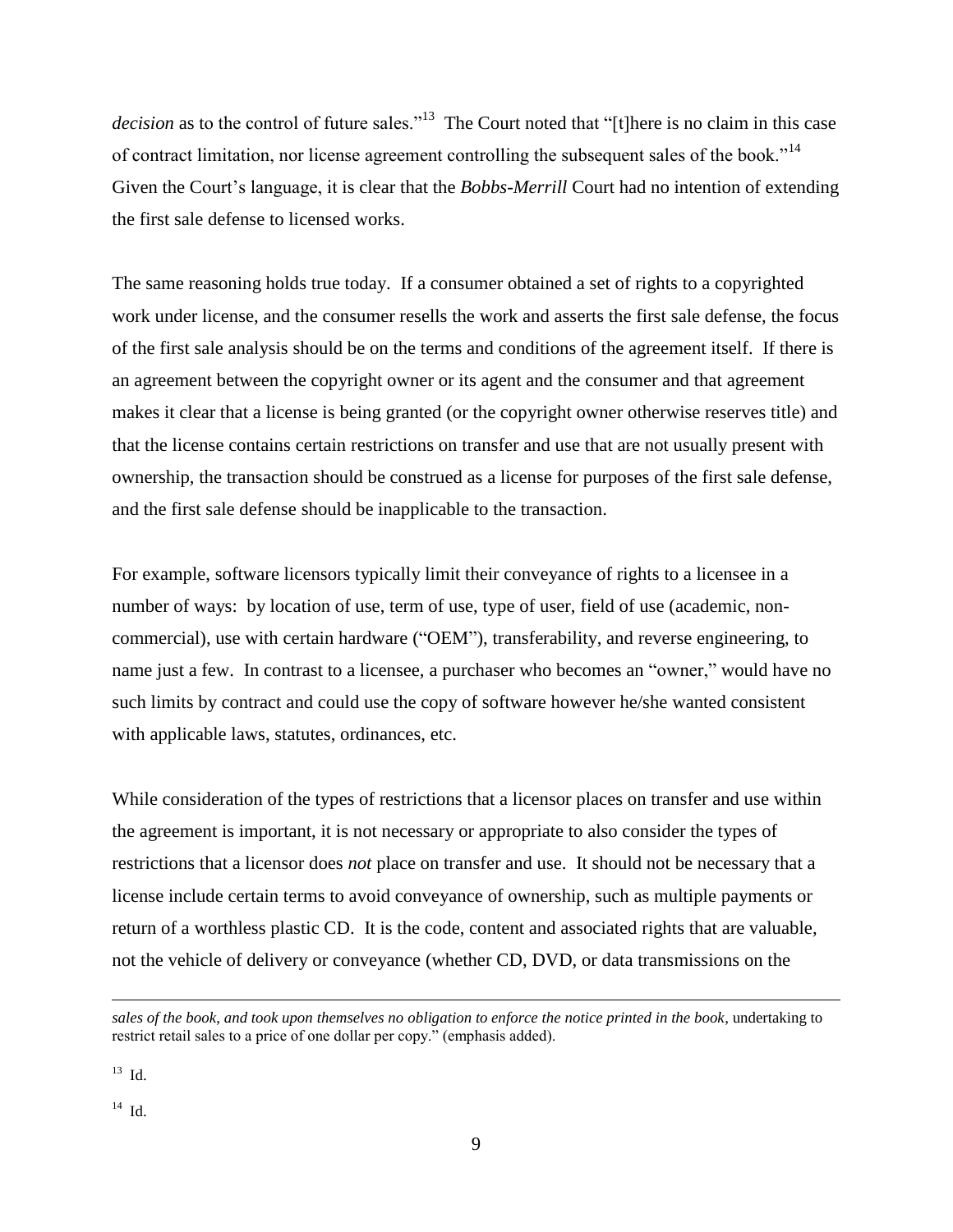Internet). While a licensor theoretically could require destruction of the disc or erasing the data file, the transaction costs to enforce that restriction would in many cases dwarf the license fee and serve to do nothing more than inconvenience the customer, and thus it makes no sense to penalize licensors that omit such a requirement.

Consumers will be able to take advantage of new technologies and business models only to the extent that the laws do not inhibit the creation and use of new technologies and business models. If the law creates undue burdens on providers, the result will be increased transactional costs, without producing any corresponding tangible benefits to users, and in the end, both the providers and the users' interests will be harmed. This is especially true where the legal requirement on the provider is one that the user cares little about or has the ability to secure in the absence of any legal requirement.

If undue restrictions are placed on either the ability of publishers to license or the manner in which publishers license it will be more challenging for publishers to recoup the investment they have made to develop new products and update existing ones and to widely distribute their products and services to the public in the manner that consumers enjoy today. This is especially true with mass market click-through agreements and products offered through the cloud. Certain informational products can only be distributed through the use of license terms and conditions. If these terms could not be enforced, these products may not be distributed, and in some cases, the incentive to create certain products may have been reduced so significantly that these new products would never be created.

Some have argued that copyrighted products come bundled with long, legally complex clickwrap licenses that consumers do not read, and as a result most consumers do not know what they are really getting. This may be the case, but publishers have worked hard to make their agreements shorter and more understandable to their customers and will no doubt continue to make improvements in this area.<sup>15</sup> To the extent this remains a problem, however, it is not solely or even primarily a copyright problem.

<sup>15</sup> See e.g., SIIA webcast, Christopher T. Anderson, LexisNexis, *Content Gone Wild: What Happens to Your Content After It's Published* (Dec. 18, 2013) at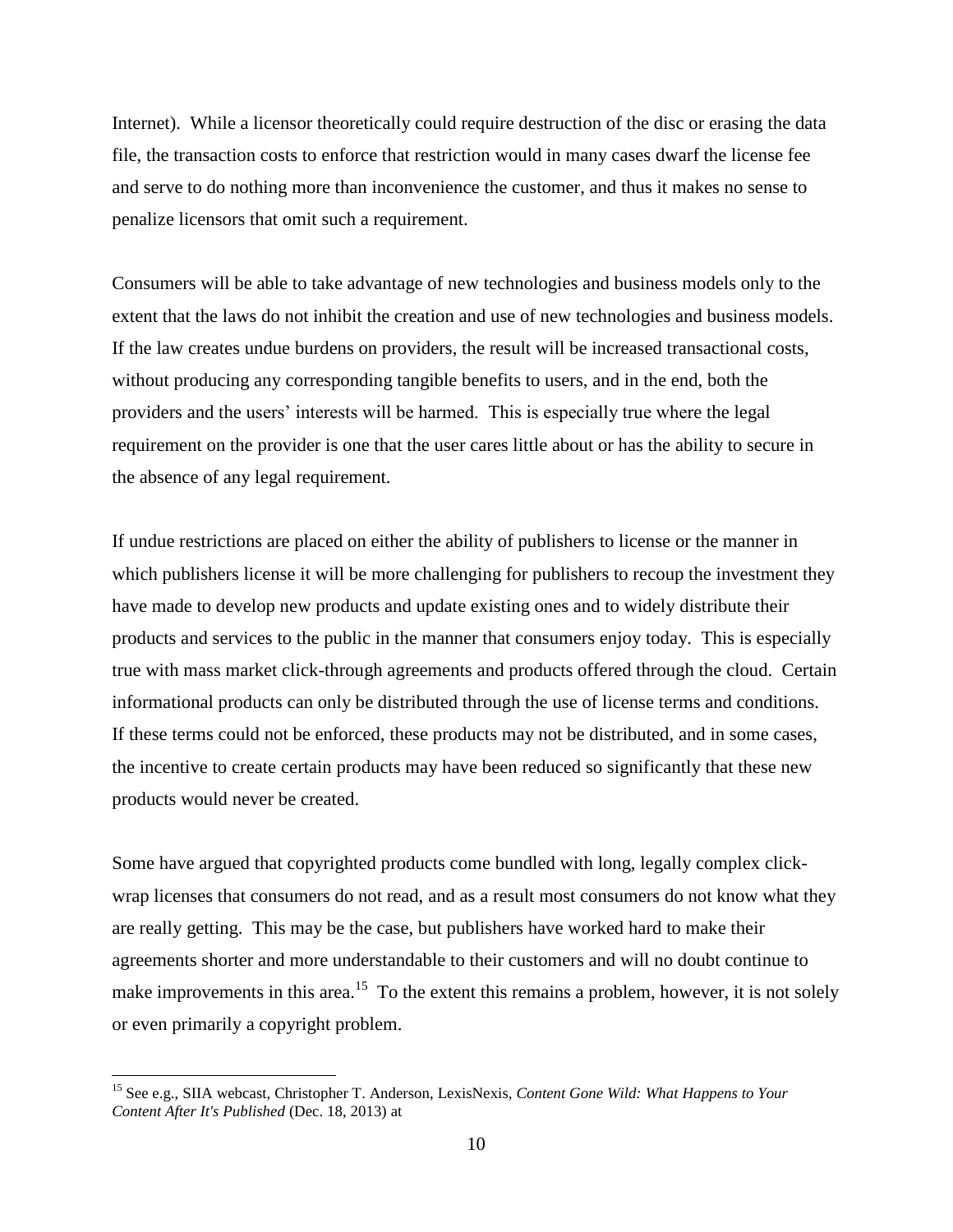We are beginning to see a shift in the way consumers consume *all* products. "The next few decades will witness a massive decline in ownership. Renting, not owning, will become the primary way people  $\left[\right]$  consume."<sup>16</sup> Consumers may still own certain essential things and things they use very often, but "there will be little need to own things we use only occasionally (a fancy pair of shoes, most jewelry or that really nice pizza-making set)."<sup>17</sup> This move toward licenses to use will have the positive benefit of giving consumers "more choice, convenience and opportunity to experiment."<sup>18</sup> It would be unwise and unfair to single out copyright products and treat them differently by creating licensing standards that apply only to copyrighted goods.

Consumers are faced with lengthy, complex agreements when engaging in common, every-day commercial transactions. They are present when renting a car, obtaining a credit card, getting a new cell phone, buying or selling items on an auction site, agreeing to a website's privacy policy and in numerous other common-place commercial transactions engaged in by your average consumer. SIIA is not unsympathetic to this challenge and should the federal government wish to examine ways that customer expectation can be improved by all players in the commercial marketplace, we would have no objection, so long as it is not limited to or focused solely on copyrighted works.

The economic foundations of the software and information industries depend upon a licensing business model. "Overriding" such licenses would have far-reaching, adverse effects on everything from the availability of educational software and content, to warranties and support services, to the development of new products. It is therefore essential that the basic principle of freedom of contract be recognized and preserved by any legislation. Nothing in the law should

17 Id.

 $\overline{a}$ 

18 Id.

[https://copyright.webex.com/ec0701l/eventcenter/recording/recordAction.do?theAction=poprecord&AT=pb&isurla](https://copyright.webex.com/ec0701l/eventcenter/recording/recordAction.do?theAction=poprecord&AT=pb&isurlact=true&renewticket=0&recordID=76023507&apiname=lsr.php&rKey=ef95227d3efec9a4&needFilter=false&format=short&&SP=EC&rID=76023507&siteurl=copyright&actappname=ec0701l&actname=%2Feventcenter%2Fframe%2Fg.do&rnd=1669799775&entactname=%2FnbrRecordingURL.do&entappname=url0201l) [ct=true&renewticket=0&recordID=76023507&apiname=lsr.php&rKey=ef95227d3efec9a4&needFilter=false&form](https://copyright.webex.com/ec0701l/eventcenter/recording/recordAction.do?theAction=poprecord&AT=pb&isurlact=true&renewticket=0&recordID=76023507&apiname=lsr.php&rKey=ef95227d3efec9a4&needFilter=false&format=short&&SP=EC&rID=76023507&siteurl=copyright&actappname=ec0701l&actname=%2Feventcenter%2Fframe%2Fg.do&rnd=1669799775&entactname=%2FnbrRecordingURL.do&entappname=url0201l) [at=short&&SP=EC&rID=76023507&siteurl=copyright&actappname=ec0701l&actname=%2Feventcenter%2Ffram](https://copyright.webex.com/ec0701l/eventcenter/recording/recordAction.do?theAction=poprecord&AT=pb&isurlact=true&renewticket=0&recordID=76023507&apiname=lsr.php&rKey=ef95227d3efec9a4&needFilter=false&format=short&&SP=EC&rID=76023507&siteurl=copyright&actappname=ec0701l&actname=%2Feventcenter%2Fframe%2Fg.do&rnd=1669799775&entactname=%2FnbrRecordingURL.do&entappname=url0201l) [e%2Fg.do&rnd=1669799775&entactname=%2FnbrRecordingURL.do&entappname=url0201l.](https://copyright.webex.com/ec0701l/eventcenter/recording/recordAction.do?theAction=poprecord&AT=pb&isurlact=true&renewticket=0&recordID=76023507&apiname=lsr.php&rKey=ef95227d3efec9a4&needFilter=false&format=short&&SP=EC&rID=76023507&siteurl=copyright&actappname=ec0701l&actname=%2Feventcenter%2Fframe%2Fg.do&rnd=1669799775&entactname=%2FnbrRecordingURL.do&entappname=url0201l)

<sup>&</sup>lt;sup>16</sup> See Auren Hoffman, *The Coming Decline in Ownership*, Summation Blog (Dec. 19, 2013) at [http://blog.summation.net/2013/12/the-coming-decline-in-ownership.html.](http://blog.summation.net/2013/12/the-coming-decline-in-ownership.html)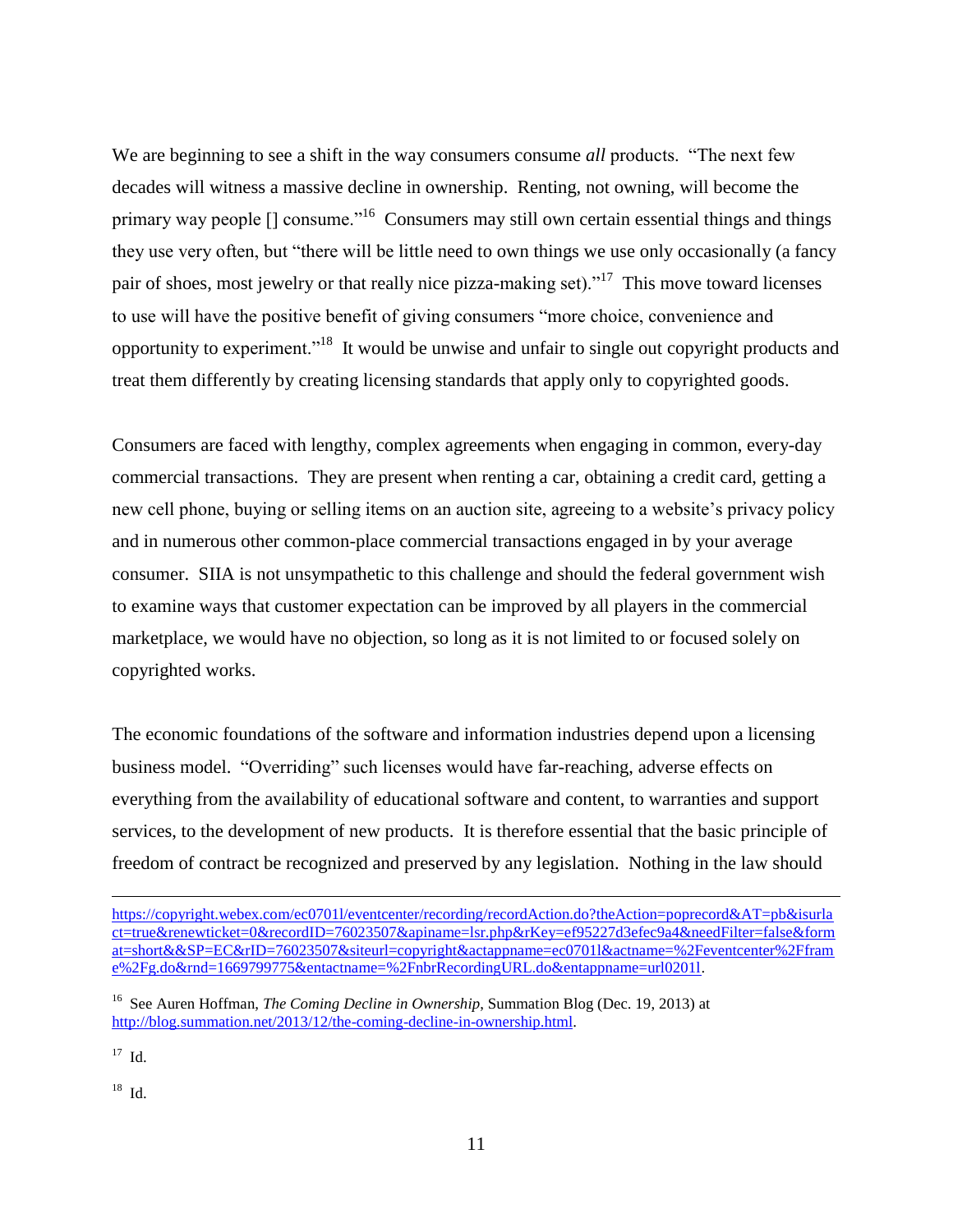restrict the rights of parties to enter freely into licenses or any other contracts with respect to the use of copyrighted works. This is more important now than ever before because in an increasingly digital knowledge economy it is almost certain that software and information publishers will make their products and services available subject to critical contractual terms that are essential to ensuring the widespread access to innovative new digital products and services.

#### *B. The Impact of the Kirtsaeng Decision*

There is no better example of the importance of the balance between copyright owners' distribution right and the first sale defense and the effects of upsetting that balance than the case of *Kirtsaeng v. John Wiley & Sons, Inc.*. 19 The case involved the legality of purchasing copyrighted textbooks that were made and sold overseas with the authority of the publisher and then reselling them into the United States without the publisher's authority. At issue in the case was whether the first sale doctrine applies to copyrighted products that were made abroad.

In a 6-3 decision, the Supreme Court overturned an earlier Second Circuit decision and held that the first sale doctrine applies to copies of copyrighted works that are legally manufactured abroad. In reaching this conclusion, the Court "concede[d]" that its decision would "make it difficult, perhaps impossible, for publishers (and other copyright holders) to divide foreign and domestic markets<sup>"20</sup> and that a "publisher may find it more difficult to charge different prices for the same book in different geographic markets."<sup>21</sup>

For years, limitations on use of the first sale defense for imported goods enabled copyright owners to engage in international market segmentation and price differentiation – like many other industries did and continue to do today. As Hal Varian noted regarding cases of this kind,

 19 133 S. Ct. 1351 (2013).

 $20$  Id. at 416.

 $^{21}$  Id.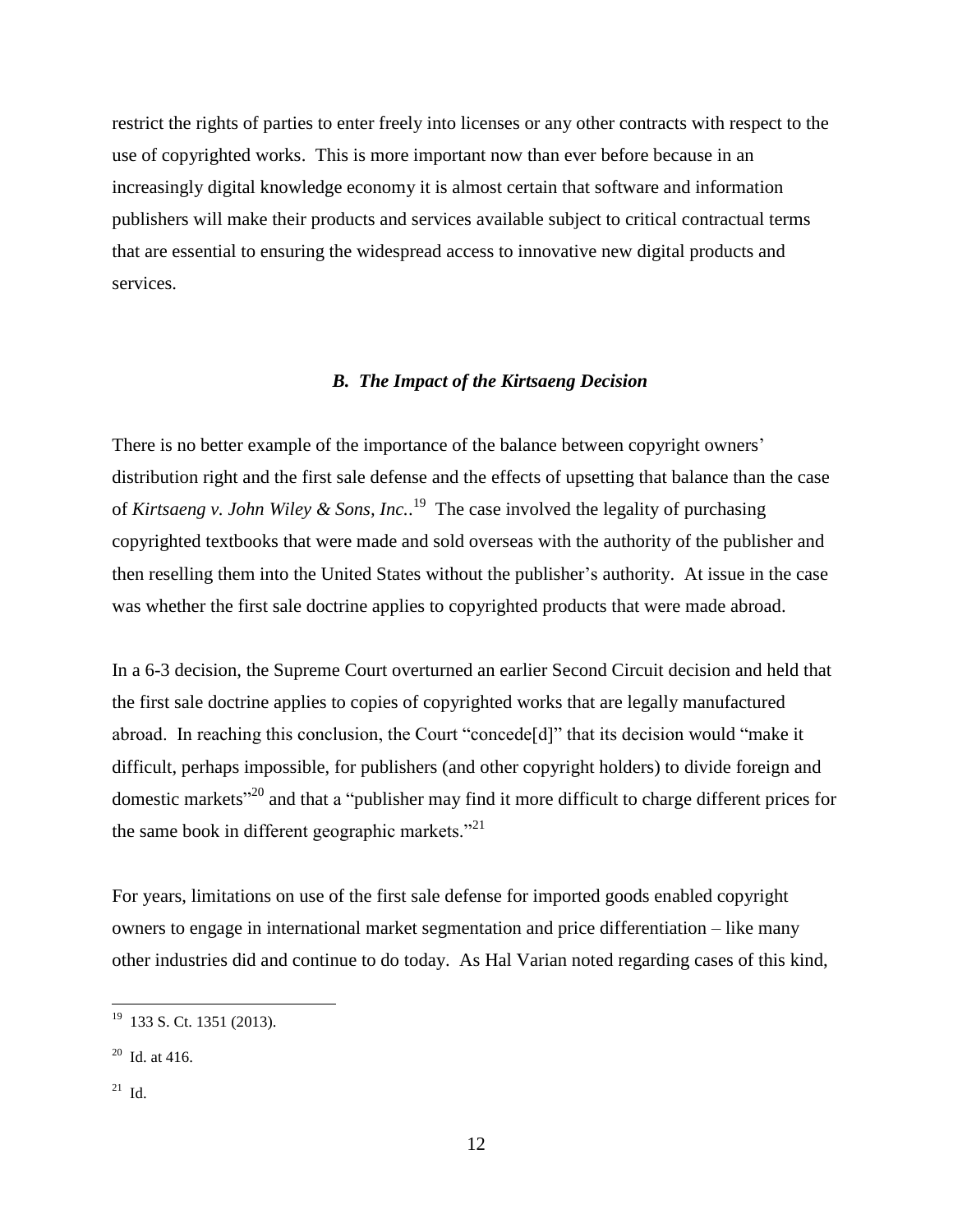"…differential pricing can provide very significant efficiency gains since it allows markets to be served that would otherwise not be served at all."<sup>22</sup>

Differential pricing also gave publishers and authors another arrow in their international antipiracy quiver because allowing their works to be sold at lower prices in developing countries – which are also the countries most plagued by counterfeiting and piracy – increases the availability of legitimate copies, invariably lowering these piracy rates and ultimately turning pirates into customers. But the *Kirtsaeng* decision destroyed all that. If developing-marketpriced international editions can be freely imported and sold into the United States, then differential pricing for developing-markets becomes unsustainable, legitimate copies of some of the world's best pedagogy becomes unavailable within those developing markets, and, like Cinderella when the clock strikes midnight, consumers will revert back to obtaining and trafficking in pirated copies when publishers are forced to raise prices in those countries.

One response to the result in the *Kirtsaeng* decision has been changed business models from price-differentiation by market to a uniform pricing model, because textbooks developed for the United States can no longer be discounted for sale in developing countries without the risk of those lower-priced copies – intended only for developing countries – being exported into the United States to compete with the U.S. versions.<sup>23</sup> Needless to say, the uniform price is much closer to the higher U.S. price than the discounted, developing–country price.

In this new post-*Kirtsaeng* world, everyone loses.<sup>24</sup> The uniform pricing of textbooks will in many cases make it impractical for students in foreign countries to obtain these textbooks legitimately. This will result in publishers selling fewer textbooks abroad which in turn

<sup>22</sup> Hal Varian, *Differential Pricing and Efficiency*, First Monday, Volume 1, Number 2 (Aug. 5 1996) at [http://www.google.com/url?sa=t&rct=j&q=&esrc=s&source=web&cd=2&ved=0CDMQFjAB&url=http%3A%2F%](http://www.google.com/url?sa=t&rct=j&q=&esrc=s&source=web&cd=2&ved=0CDMQFjAB&url=http%3A%2F%2Fwww.firstmonday.dk%2Fojs%2Findex.php%2Ffm%2Farticle%2Fview%2F473%2F394&ei=NL7OUuKCMcupsATJn4H4Cw&usg=AFQjCNH2xzSGgLzEVfBZ0b4NkIDZkFwLEQ&bvm=bv.59026428,d.cWc) [2Fwww.firstmonday.dk%2Fojs%2Findex.php%2Ffm%2Farticle%2Fview%2F473%2F394&ei=NL7OUuKCMcups](http://www.google.com/url?sa=t&rct=j&q=&esrc=s&source=web&cd=2&ved=0CDMQFjAB&url=http%3A%2F%2Fwww.firstmonday.dk%2Fojs%2Findex.php%2Ffm%2Farticle%2Fview%2F473%2F394&ei=NL7OUuKCMcupsATJn4H4Cw&usg=AFQjCNH2xzSGgLzEVfBZ0b4NkIDZkFwLEQ&bvm=bv.59026428,d.cWc) [ATJn4H4Cw&usg=AFQjCNH2xzSGgLzEVfBZ0b4NkIDZkFwLEQ&bvm=bv.59026428,d.cWc](http://www.google.com/url?sa=t&rct=j&q=&esrc=s&source=web&cd=2&ved=0CDMQFjAB&url=http%3A%2F%2Fwww.firstmonday.dk%2Fojs%2Findex.php%2Ffm%2Farticle%2Fview%2F473%2F394&ei=NL7OUuKCMcupsATJn4H4Cw&usg=AFQjCNH2xzSGgLzEVfBZ0b4NkIDZkFwLEQ&bvm=bv.59026428,d.cWc)

<sup>23</sup> See e.g., Lisa Campbell, *Cengage adopts global pricing after Kirtsaeng*, The Bookseller (Oct. 6, 2013) athttp://www.thebookseller.com/user/login?destination=node%2F210780.

<sup>&</sup>lt;sup>24</sup> The *Kirtsaeng* case dealt with the importation of physical goods that were sold. Thus, it has no direct effect on digital works transmitted in the online marketplace or works that are licensed, rather than sold.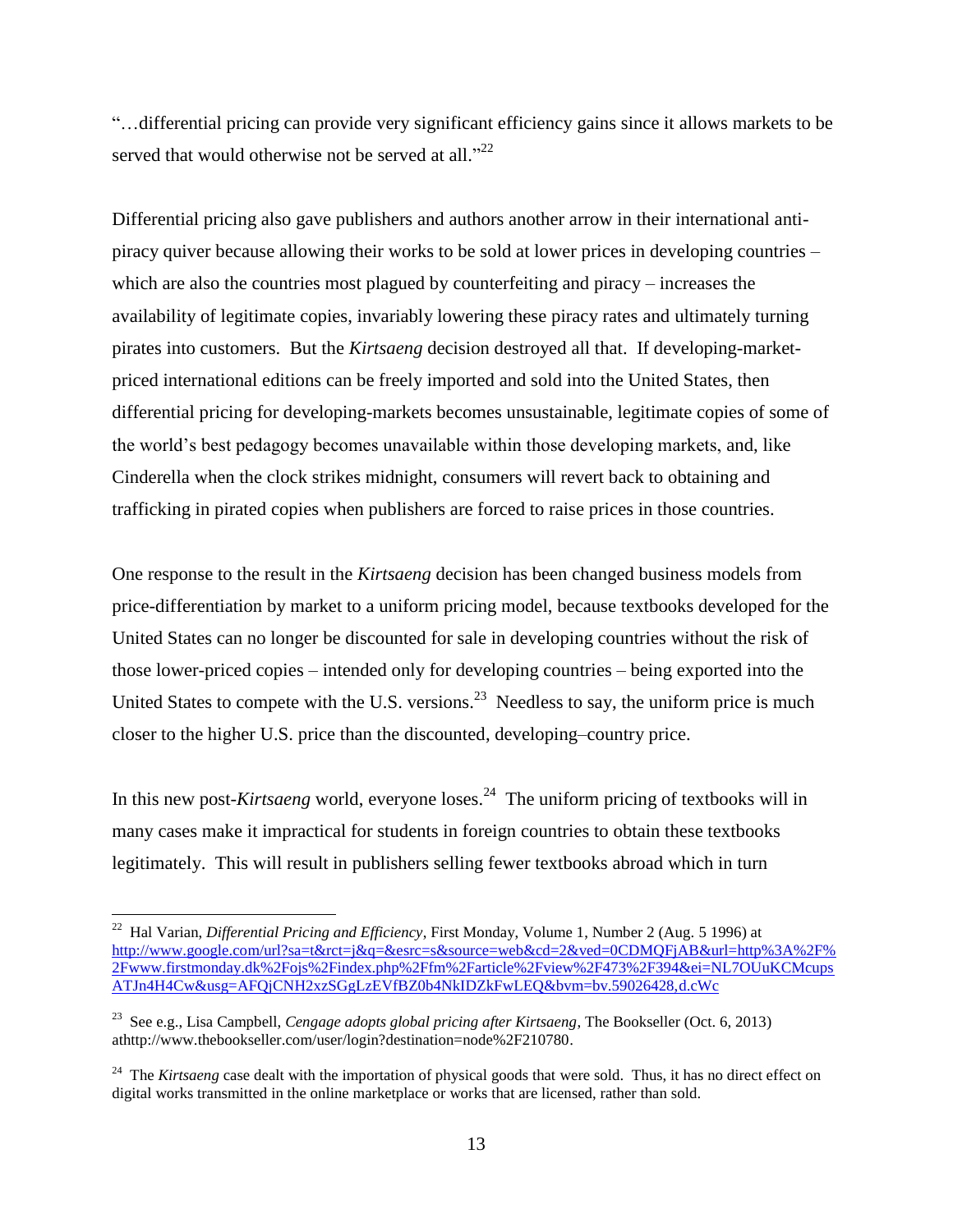diminishes publishers' opportunity to serve students and teachers in those markets, and consequently impairs U.S. publishers' ability to compete within and profit from these foreign markets, in turn, potentially diminishing future investments in the creation of new textbooks. As noted above, these higher prices will also encourage piracy, since fewer students may be able to afford the legitimate book. Since fewer books are sold, uniform prices may also be raised to cover development and production costs previously offset by foreign sales – operating costs that were previously spread over a larger global distribution market. To summarize, as a result of the *Kirtsaeng* decision, publishers will sell fewer books, U.S. consumers will likely pay more for these books, piracy rates will likely increase, and foreign students and consumers will no longer be able to afford U.S. books. In short, those ultimately harmed by this imbalancing of the first sale doctrine are not simply publishers and authors but also textbook consumers – students, teachers, universities, boards of education, governments, etc. – both foreign and domestic: in other words, all of us! The *Kirtsaeng* result is simply bad economic, social and copyright policy.

This result should be fixed by Congress. If done in a narrowly tailored and thoughtful way, legislation can restore balance to the first sale defense. This can be accomplished by – as Justice Kagan recommended in her concurring opinion in *Kirtsaeng* – restoring § 602(a)(1) of the Copyright Act to its rightful function of enabling copyright holders to prevent the unauthorized importation of copyrighted goods, which would thereby allow them to segment international markets. Addressing the problem in this way would allow copyright owners (under certain circumstances) to control importation and first sale in the U.S. market of copyrighted items manufactured abroad, but appropriately limit controls on resale once the product has been disseminated in the U.S. market. $^{25}$ 

Under this approach, if someone buys a copyrighted work in the United States, they can be assured that they have the resale rights, and will not need to verify manufacturing location and separately obtain resale rights, obviating any possible concerns from the parade of horribles that were raised in many amicus briefs filed with the Supreme Court. From an economic perspective this approach also makes sense because it reduces transaction costs for U.S. purchasers of

<sup>25</sup> See Keith Kupferschmid, *A Balanced Response to Kirtsaeng*, SIIA Blog Post, (Oct. 18, 2013) at [http://www.siia.net/blog/index.php/2013/10/a-balanced-response-to-the-kirtsaeng-decision/.](http://www.siia.net/blog/index.php/2013/10/a-balanced-response-to-the-kirtsaeng-decision/)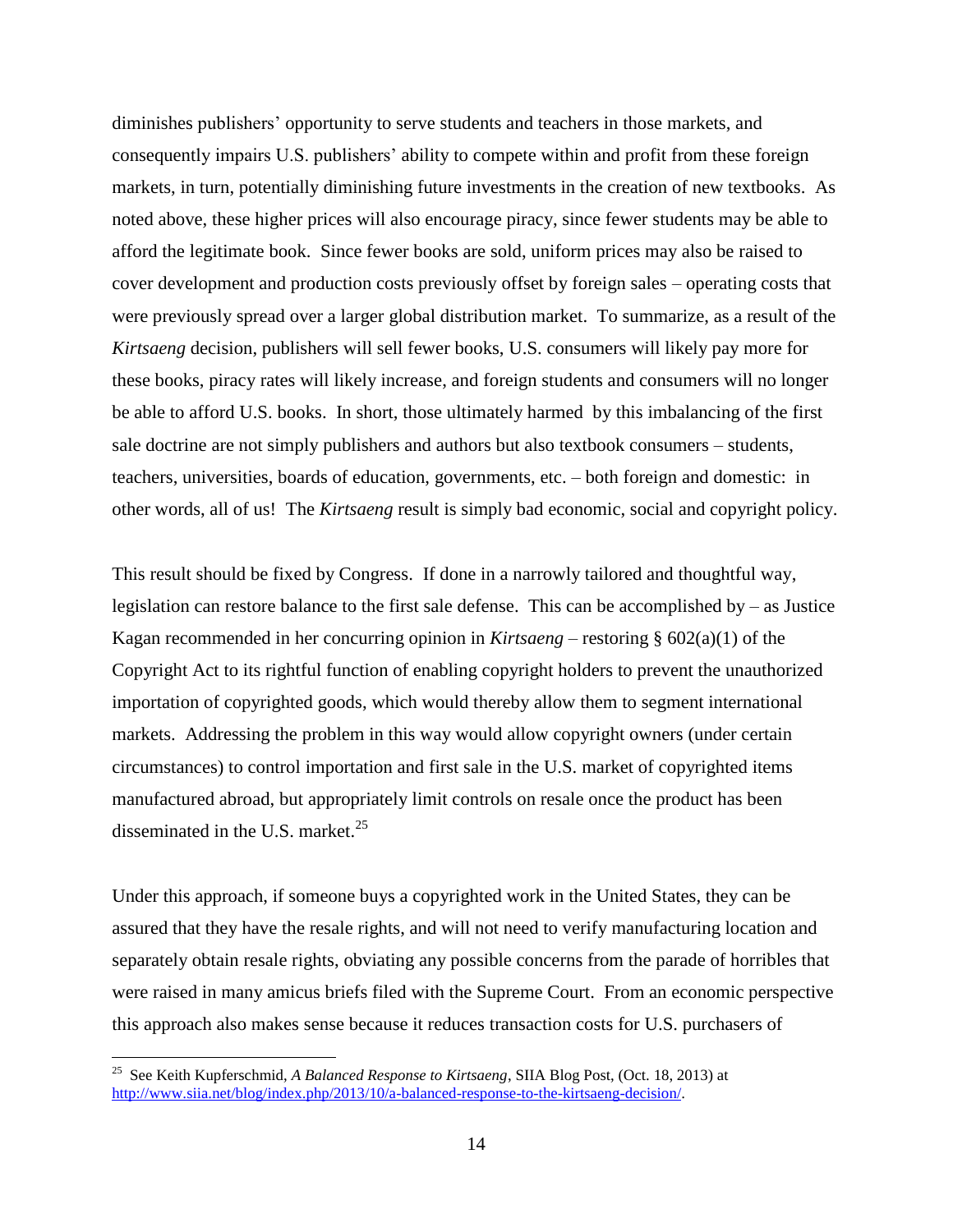copyrighted products who want to re-sell these products in the United States since these purchasers would not need to spend resources verifying where these goods were manufactured.<sup>26</sup>

On the other hand, this approach would permit copyright owners to challenge someone like Kirtsaeng who attempts to operate an international arbitrage regime through unlawful exportation. This policy would sustain geographical market segmentation, and in turn the availability of appropriately-priced products to meet market demand around the world. Unlike the result in the *Kirtsaeng* decision, amending Section 602 in this manner would transform the current "everybody loses" result into a win for U.S. consumers, a win for customers in overseas markets and a win for publishers and authors who desire to sell their products on a global basis.

#### *C. Digital First Sale*

It is of critical importance that we not simply heedlessly import the first sale defense into the digital environment without first asking whether doing so is necessary and desirable. Trying to force today's digital works to behave like physical works of the past would be a step in the wrong direction and would have a chilling effect on the development of new business models and innovation.

The world is a very different place today than it was in 1908 when the Supreme Court decided the precedential first-sale case of *Bobbs-Merrill Co. v Straus*. 27 When that case was decided no one could have envisioned how new digital distribution technologies like the Internet would transform the way people access and use copyrighted works and the vast amount of copyrighted works that are available at any time, in any location, to any person.

It has been suggested that, as the marketplace moves toward a born-digital model – one where there is no physical version of the copy – the first sale defense will lose its vitality and

<sup>26</sup> See Guy A. Rub, *The Economics of Kirtsaeng v. John Wiley & Sons, Inc.: The Efficiency of a Balanced Approach to the First Sale Doctrine*, Fordham Law Review (Feb. 2012) at<http://fordhamlawreview.org/articles/2013/02>

 $27$  210 U.S. 339 (1908).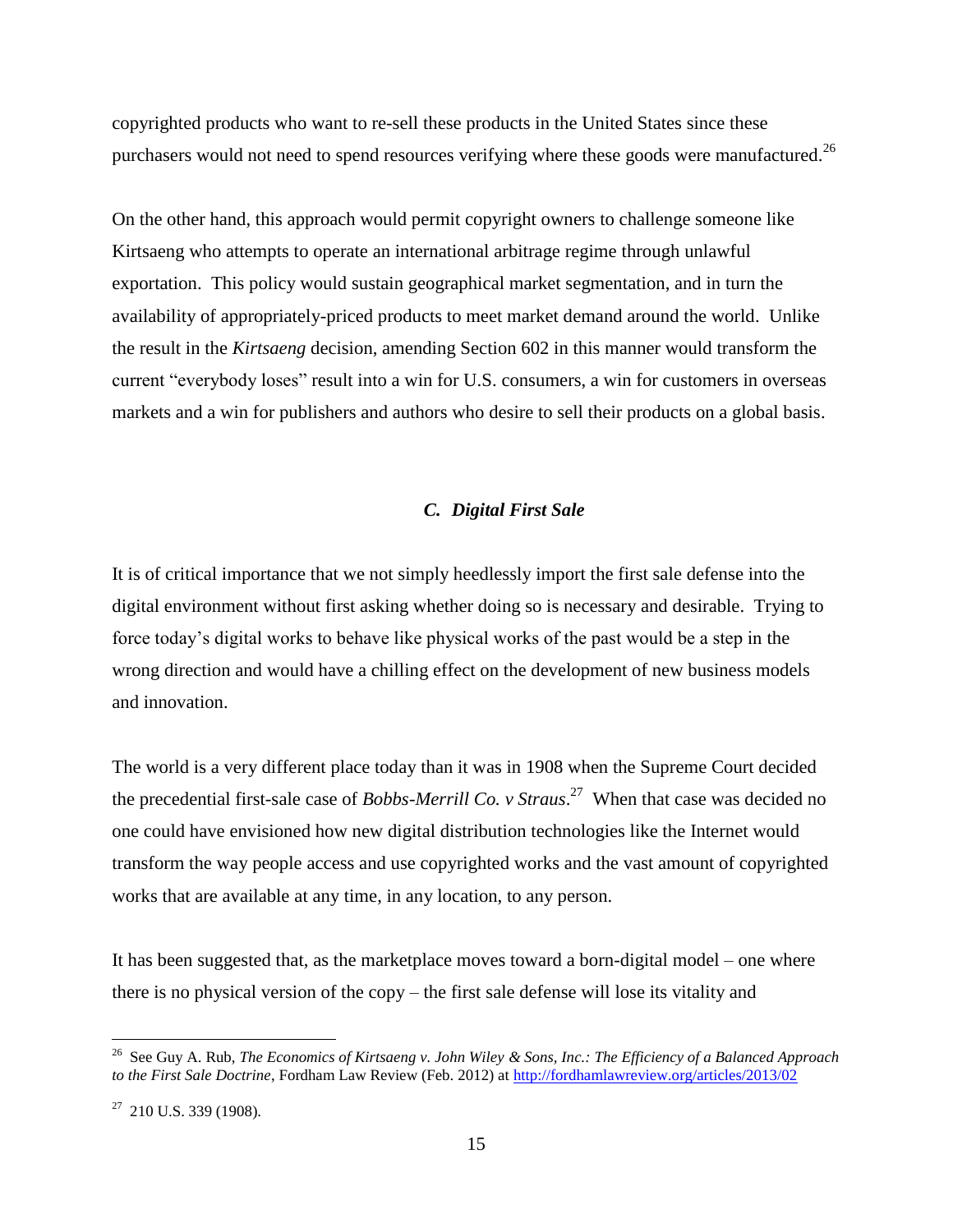consequently the first sale defense should be amended to create a so-called digital first sale defense that would allow the transmission of digital copyrighted works. There are several problems with this view.

First, to enact a so-called digital first sale doctrine would require the creation and implementation of "forward-and-delete" technology that automatically eliminates all copies owned by the original purchaser – no matter where such copies reside – simultaneously upon the digital transfer of the copy by the purchaser. No such technology exists today or in the foreseeable future. Even if such technology were to be available, it would be just a matter of time before it was hacked, allowing anyone to easily circumvent the law and burdening copyright owners with complex, costly and impossible problems of proof.

Second, even if such a technology were feasible in the future this argument fails to account for the inherent differences between physical and digital copies that dramatically affect the function and implementation of the first sale defense. For example, physical works degrade over time, whereas digital copies do not. Similarly, the more frequently a physical copy is used, the quicker it will degrade, whereas the frequency of usage has no bearing on a digital copy.

Transferring a physical copy is also significantly more difficult than transferring the digital copy. Transferring a digital copy is instantaneous and is unaffected by the identity of the transferee or transferor or by the distance between them. On the other hand, transferring a physical copy may take significantly more time, effort and money and is highly dependent on the identity or location of the parties. As the Copyright Office and many others have recognized, the manner in which physical copies are transferred "acts as a natural brake on the effect of resales on the copyright owner's market."<sup>28</sup> For these reasons, a digital first sale defense would allow "used" digital copies to compete *directly* with "new" digital copies on the secondary market. This is not the case with physical goods.

<sup>&</sup>lt;sup>28</sup> Digital Theft Deterrence and Copyright Damages Improvement Act of 1999, Pub. L. No. 106-160, § 2, 113 Stat. 1774, 1774 (increasing minimum to \$750, maximum to \$30,000, and maximum for willful infringement to \$150,000).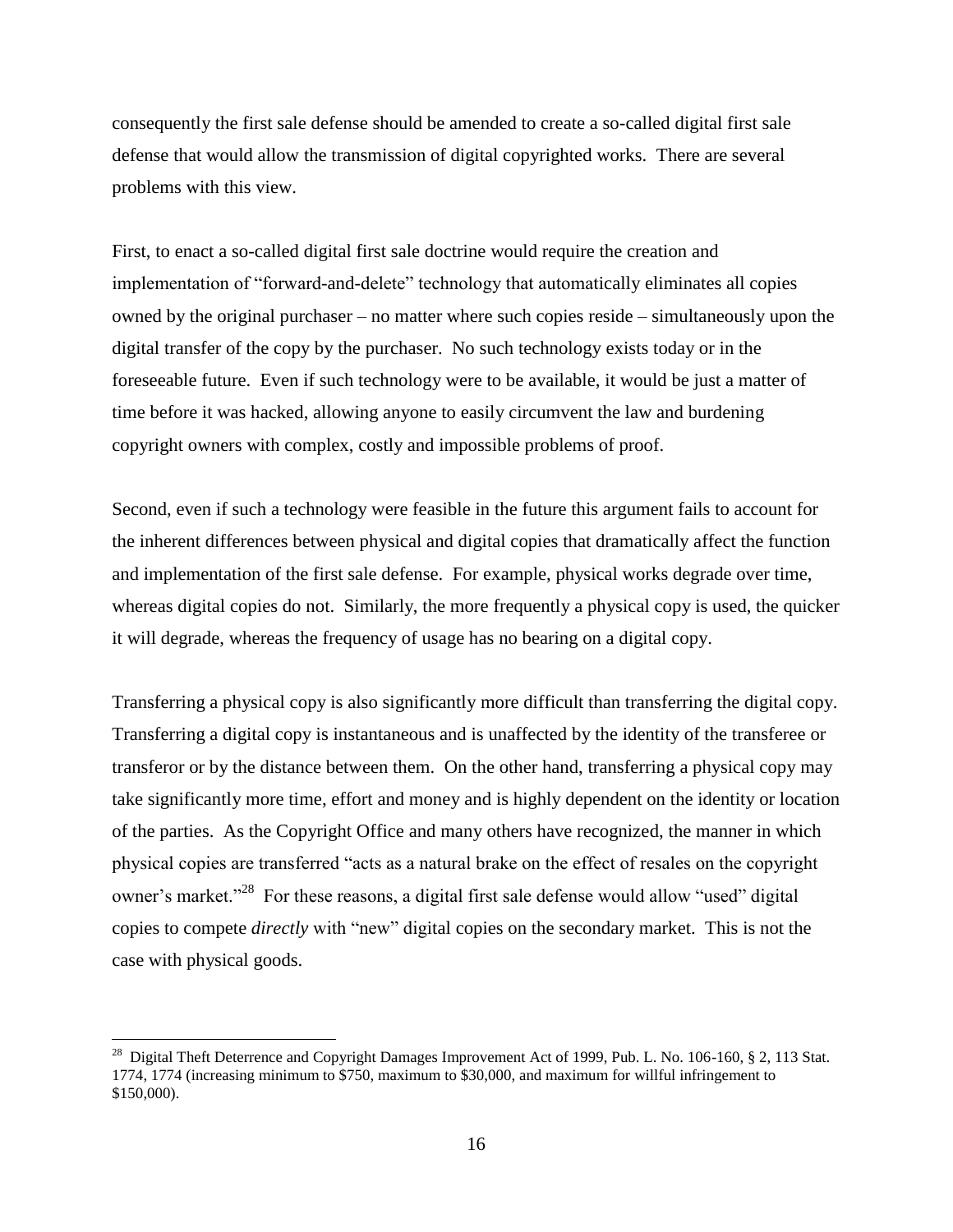#### *D. Summary*

If the Task Force initiates a multi-stakeholder process or future panels relating these important questions relating the first sale defense, we would like to participate to expand on our comments above and further explain the importance of licensing in our digital economy and the adverse impact of the *Kirtsaeng* decision as well as why a digital first sale doctrine would not strike the right balance, inhibit innovation and reduce flexibility and customer choice.

#### **Statutory Damages**

*(Questions 13-15)*

The ability of copyright owners to seek and obtain statutory damages provided for under the Copyright Act is extremely important. Statutory damages not only provide a means for compensating the copyright owner for damage caused by the infringement, but also serve as a deterrent to those who may consider engaging in similar infringing activities. When passing the *Copyright Damages Improvement Act of 1999* Congress made clear that the statutory damages provision in the Copyright Act is intended to ensure that "the cost of infringing substantially exceeds the cost of compliance, so that the persons who use or distribute intellectual property have a strong incentive to abide by copyright laws."<sup>29</sup>

The availability of statutory damages is especially important for cases of online infringements. In cases of online infringements "the scope of infringing use will often not be ascertainable, making it hard to prove actual damages."<sup>30</sup> For example, when an illegal copy of a copyrighted work is posted online it is usually impossible to determine how many times that copy has been downloaded. Similarly, many services that engage in infringing activities earn a profit through advertising revenue (as opposed to profiting from the sale of each individual illegal copy), which usually adds to the difficulty in calculating damages.

<sup>&</sup>lt;sup>29</sup> H.R. Rep 106-216, at 6.

 $30$  78 Fed. Reg. 61,339.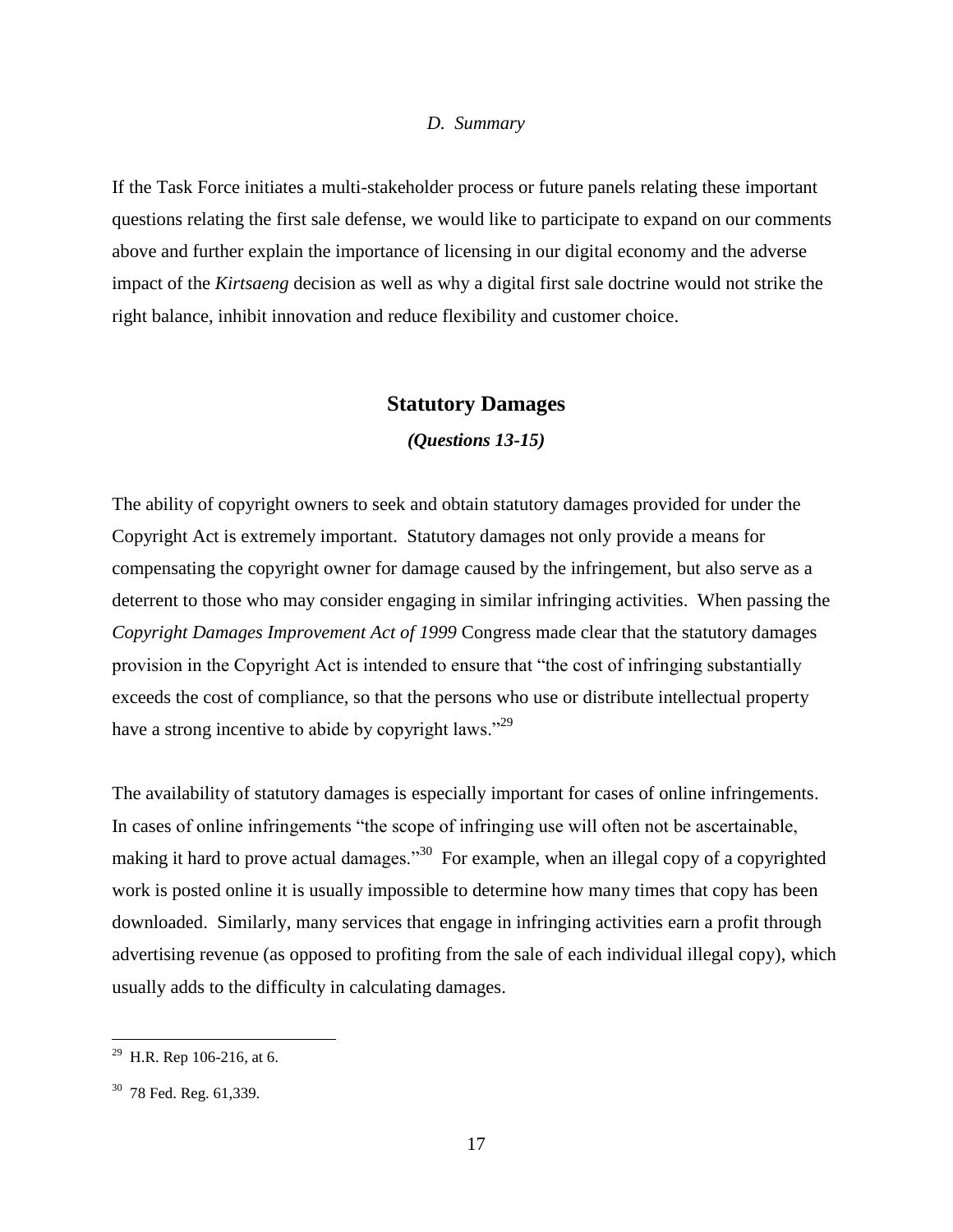Statutory damages also serve to protect legitimate services that partner with copyright owners to provide new services for consumers to access the copyrighted works. The availability of statutory damages deters unfair competition that might exist from competing services that try to "get a leg up" by providing unauthorized access to copyrighted works, thereby undermining the ability of these legitimate services to succeed.

At the December  $12<sup>th</sup>$  panel discussion, the main concerns with the statutory damages provision seemed to be with the upper limit of \$150,000 per work being too high and the calculation of statutory damage awards being too ambiguous in the context of determining secondary liability, and that such ambiguity could impede innovation.

The concerns about the \$150,000 limit are misguided. Rarely, if ever, has a court awarded a \$150,000 per work statutory damage award. In the two most recent high-profile cases in this area – *Sony BMG Music Entm't v Tenenbaum*<sup>31</sup> and *Capitol Records, Inc. v. Thomas-Rasset*<sup>32</sup> – the damages awarded were significantly below the \$150,000 per work maximum.<sup>33</sup> When the amount of the awards was called into question, both appellate courts held that the damage awards were appropriate and constitutional.<sup>34</sup>

Since the statutory damage ranges were last adjusted over a decade ago infringement rates have skyrocketed. This is due large part to new digital technologies and services that make it easier than ever for anyone to illegally copy and distribute a copyrighted work. During this same period, the range of statutory damages has remained unchanged. In fact, when taking into account inflation, the statutory damage range has not been this low in well over a century.<sup>35</sup>

 $31$  719 F.3d 67 (1<sup>st</sup> Cir. 2013).

 $32$  692 F.3d 899 (8<sup>th</sup> Cir. 2012).

 $33$  These two cases seem to garner the most sympathy even though both defendants were found to be acting willfully and egregiously and both damage awards were determined by juries.

 $34$  719 F.3d 67 (1<sup>st</sup> Cir. 2013); 692 F.3d 899 (8<sup>th</sup> Cir. 2012).

<sup>35</sup> Thomas Sydnor & Debbie Rose, *Capitalist Copyrights: A Republican Reply to "Three Myths about Copyright"*, Copyright Alliance blog (Dec. 5, 2012).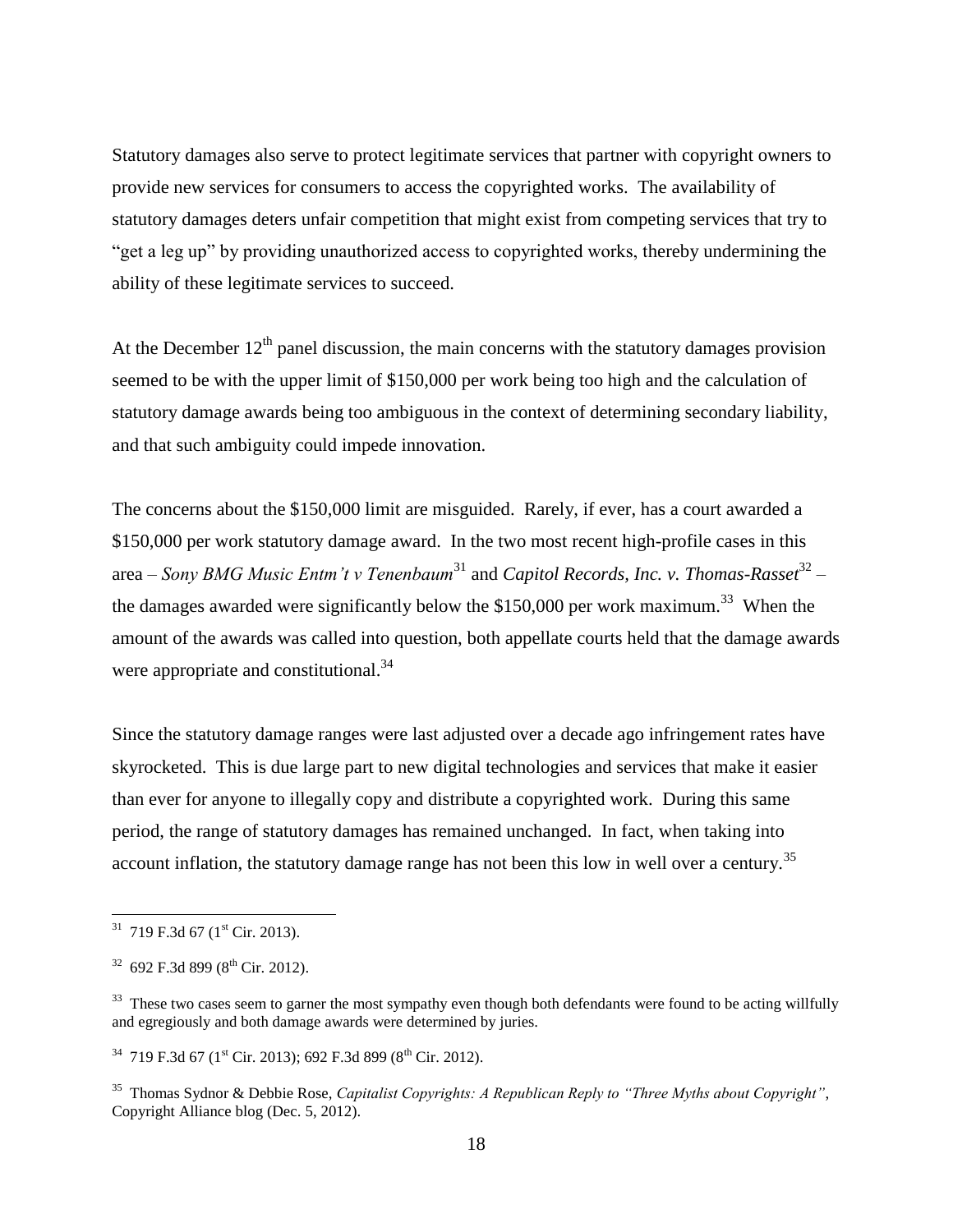Given rising infringement rates and the inflation-adjusted statutory damages range, a convincing argument can be made that the present statutory damage range is not serving its purpose as a deterrent. That does not necessarily mean that the range should be increased, but rather that the Task Force should consider possible improvements to the statutory damages regime amongst many other possible means for improving the deterrence of infringing online activities.

There was also some concern expressed that the calculation of statutory damage awards is too ambiguous in the context of determining secondary liability, and that such ambiguity could deter the creation of new, legitimate services or platforms for delivering content. These concerns likely have more to do with inconsistent and/or ambiguous application of secondary liability standards by courts when determining *whether a party is liable* under theories of secondary liability as opposed to the amount of damages that party should be ordered to pay once the court finds that it is liable for secondary liability. The statutory damages provision in the Copyright Act, of course, is applicable to the later, not the former.

Accordingly, we do not believe that an adjustment to the statutory damage provision for secondary liability is appropriate at this time. The Task Force should first examine the standards used to decide secondary liability with an eye toward assessing whether Congress and the courts need to make secondary liability determinations more predictable and understandable, and if so, how they can do so. To the extent the Task Force determines that there are flaws in the legal system relating to secondary liability and those flaws are hindering the development of new, legitimate services or platforms for delivering content or the creation or dissemination of copyrighted works, the Task Force should consider improvements to the legal system to address these problems. Once such changes are adopted and implemented, it is likely that any perceived problems with the statutory damages regime will dissipate. If not, then at that time it might be appropriate to re-visit the application of statutory damages to secondary liability.

Lastly, SIIA opposes the recommendation by the Stanford Center for Internet & Society/Electronic Frontier Foundation that "plaintiffs seeking statutory damages should be

[https://copyrightalliance.org/2012/12/capitalist\\_copyrights\\_republican\\_reply\\_three\\_myths\\_about\\_copyright?page=s](https://copyrightalliance.org/2012/12/capitalist_copyrights_republican_reply_three_myths_about_copyright?page=show#.UrzuXvRDu3Y) [how#.UrzuXvRDu3Y.](https://copyrightalliance.org/2012/12/capitalist_copyrights_republican_reply_three_myths_about_copyright?page=show#.UrzuXvRDu3Y) (stating that "when adjusted for inflation, potential statutory damage awards for copyright infringement are now much lower than they were in 1909 and significantly lower than the [y] were in 1976")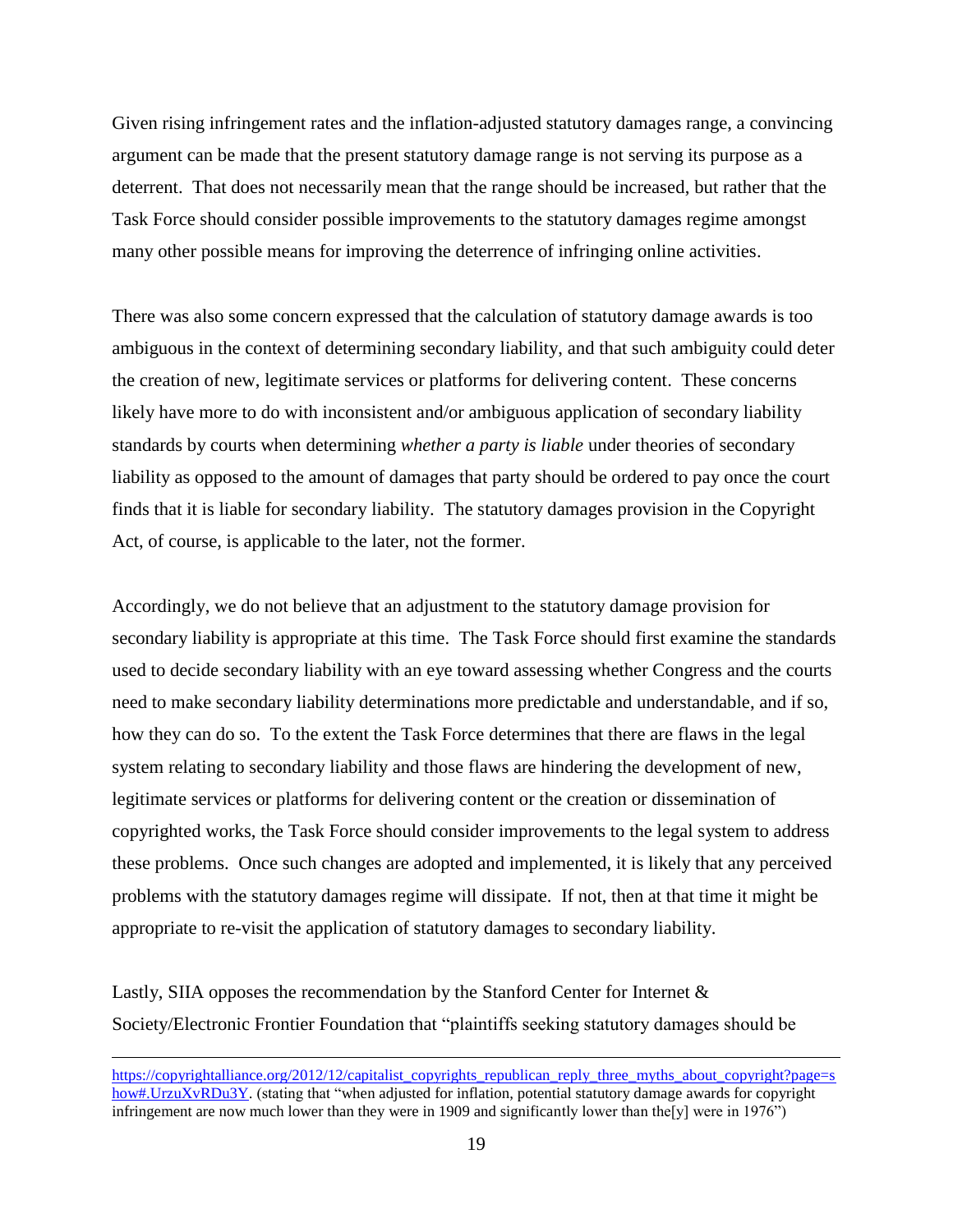required to produce evidence of their actual harm, or the infringer's profits…." Such a proposal fails to adequately recognize the deterrent purpose of statutory damages and the immense difficulty in proving actual damages and/or lost profits in cases of online infringement. The existing statutory damages regime affords courts with the flexibility to fashion damage awards in a variety of different ways – including using actual damages as a basis for determining a statutory damage award. If enacted, the proposal would have the potential to dramatically increase the cost and complexity of litigation.<sup>36</sup> In sum, implementation of the Stanford CIS/EFF recommendation would have little beneficial effect while further diminishing the ability of copyright owners to exploit their exclusive rights by making copyright enforcement more timeconsuming, complex and costly.

# **Government Role in Improving the Online Licensing Environment** *(Questions 16-21)*

Markets operate most efficiently when buyers and sellers can easily find one another. Yet our current copyright system does little to promote this concept. There are benefits to copyright registration that provide some incentive for copyright owners to accurately and timely register their copyrighted works with the U.S. Copyright Office. However, because registration is not mandatory (as necessitated by international norms, such as the Berne Convention for the Protection of Literary and Artistic Works) and creation of copyrighted works in the digital age is so easy, a great many copyrighted works are not registered with the U.S. Copyright Office or elsewhere, often making it extremely difficult to identify, locate and contact many copyright owners.

This problem is exacerbated due to the failure to record any subsequent transfers of ownership in a copyrighted work that is registered with the U.S. Copyright Office. This, of course, undermines the accuracy of ownership records retained by the Office. Moreover, even when the copyright owner has timely and correctly registered his work and recorded any transfer of the work it is possible that a reasonable and thorough search of the U.S. Copyright Office catalogs

<sup>&</sup>lt;sup>36</sup> The damages litigation phase can be as lengthy and costly as litigating the merits of a case.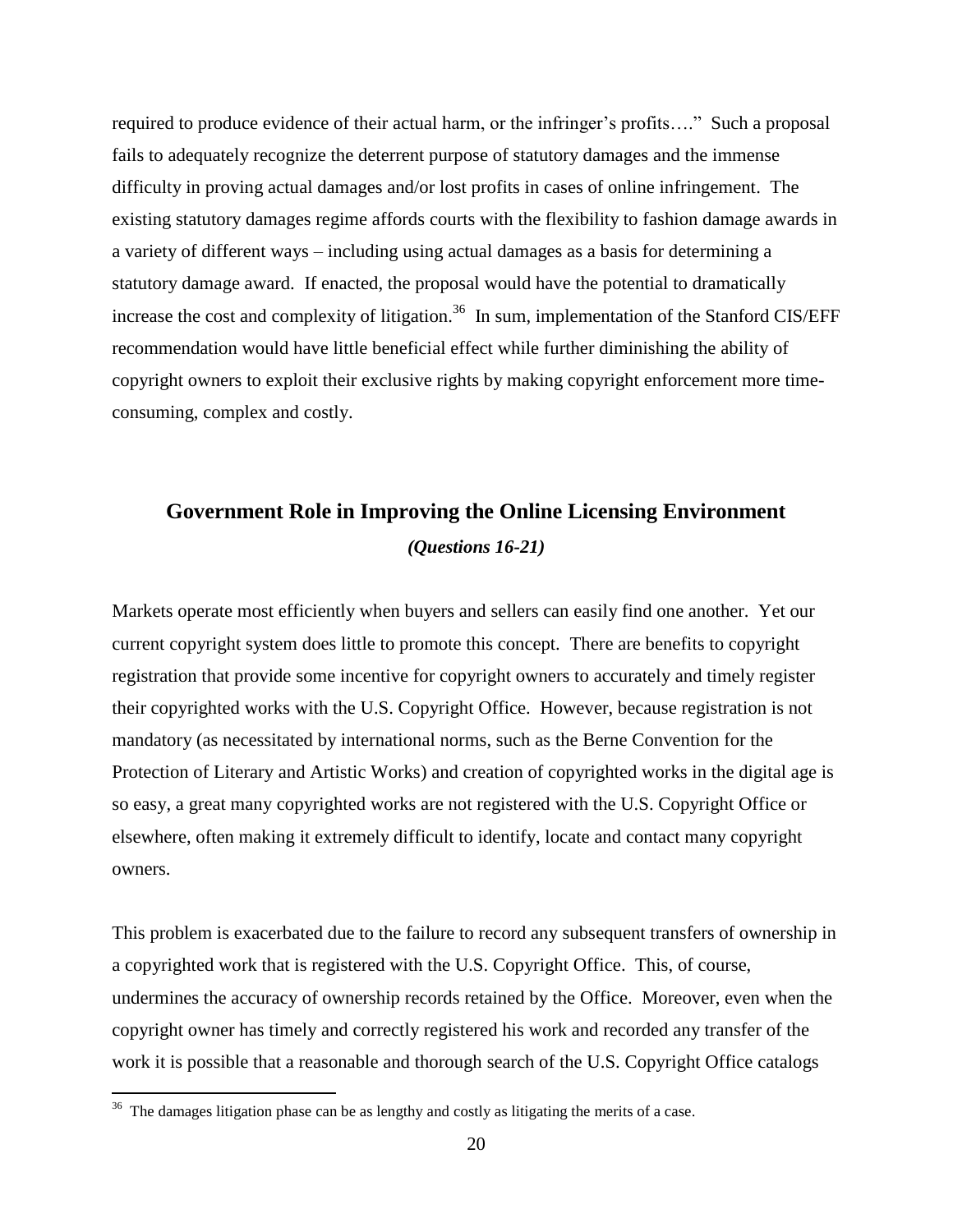and records will not reveal the work. For example, a work may be difficult or impossible to find if it was registered under a different title or as part of a larger work. Also, because the U.S. Copyright Office registration records may not be updated in a timely manner, any search for a recently created copyrighted work may be unsuccessful.

For these reasons SIIA supports creation of an improved copyright infrastructure that enhances the ability of potential licensees and licensors of copyrighted works to find one another for the purposes of negotiating licensing agreements. U.S. law should more effectively promote the creation of new tools, technologies, databases, systems and processes for identifying and locating copyright owners. While the most obvious target to provide such encouragement may be the U.S. Copyright Act, other means should also be considered, such as the granting of a tax credit to businesses that create new tools for identifying and locating copyright owners, or the provision of financial assistance by the Small Business Administration to small businesses that create new copyright owner identification and location tools.

U.S. law could also do a better job of encouraging copyright owners to identify themselves. International agreements, such as the Berne Convention and the TRIPs Agreement, which prohibit the imposition of formalities that affect the enjoyment of one's copyrighted work, impose limitations on what the United States can do to force copyright owners to register their works, identify themselves, and record transfers of ownership. Although these agreements prevent the United States from using the "stick" approach to compel copyright owners to identify themselves, they do not restrict the ability of the U.S. Government to take the "carrot" approach by providing added benefits to those copyright owners who do register their works, identify themselves, and record transfers of ownership. One example of this approach, found in existing law, is the provision of statutory damages to copyright owners who timely register their copyrighted works with the U.S. Copyright Office. Perhaps, similar types of incentives can be created to encourage copyright owners to keep their locations up to date and to record any transfers of their copyrights. As noted earlier it may also be prudent to look outside the Copyright Act to provide these incentives.

21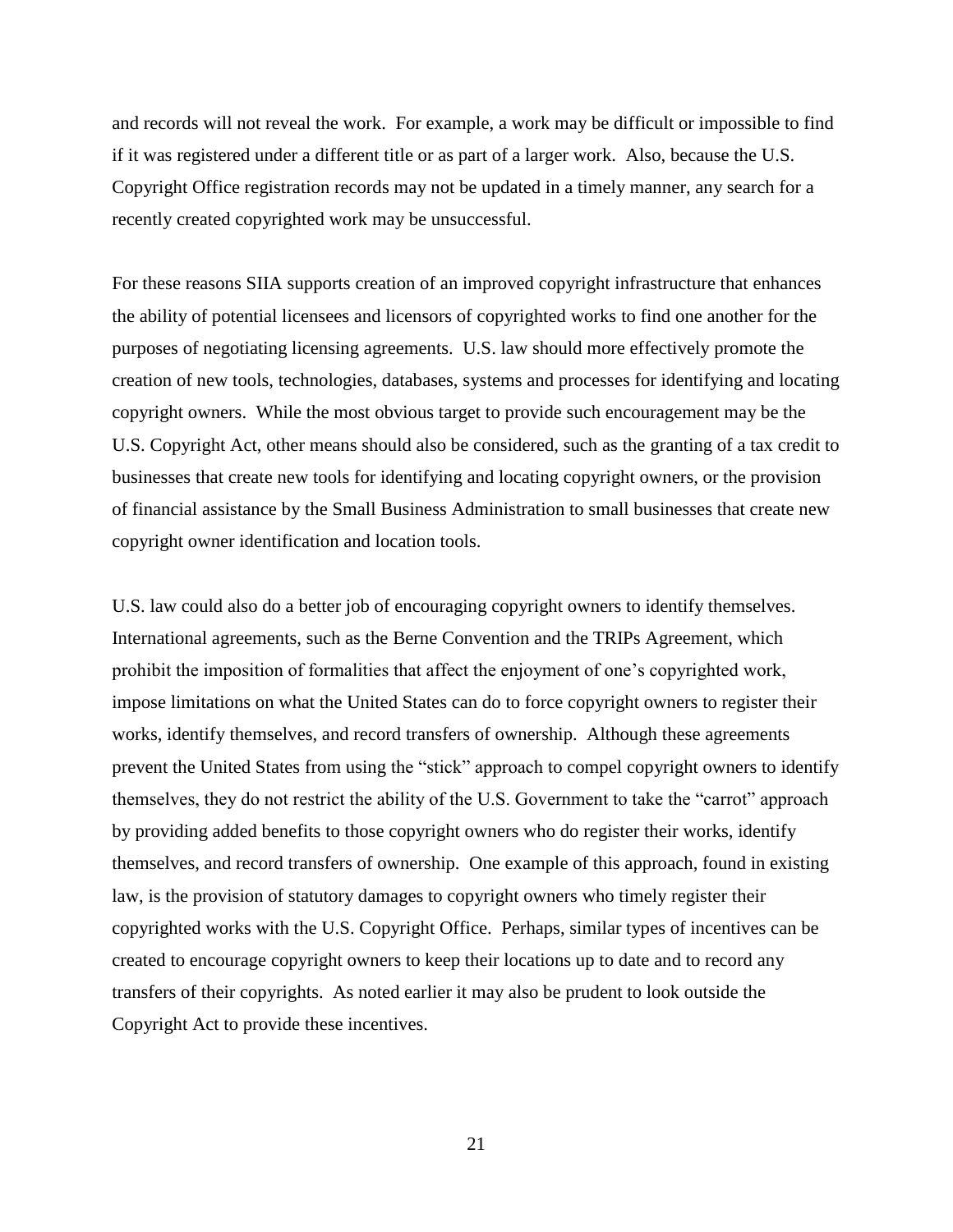At this stage, we do not think it is necessary or appropriate for the U.S. Copyright Office or any other government agency to take on the financial commitment necessary to create these new tools, technologies, databases, systems and processes for identifying and locating copyright owners.<sup>37</sup> Instead, steps should be taken – through market-based approaches in conjunction with legislation – to either directly provide for or strongly encourage the creation of the following tools:

- o *Transfer of Ownership Database*: An easily searchable database designed to facilitate the tracking of information that identifies successors in interest whenever changes in copyright ownership occur with respect to copyrighted works, for example due to corporate mergers, acquisitions or dissolutions, inheritance, bankruptcy or divorce, other transfer of ownership.
- o *Owner Identification and Location Database*: A database that tracks the identification and location of copyright owners. The database would document changes in information regarding the identity and location of the copyright owner, such as name change due to marriage, divorce or otherwise, newly revealed attributions or authorship (*e.g.*, due to ownership originally being misattributed, anonymous or pseudonymous) and change in residence.

These databases could be automated to enable copyright owners to easily update their records online. The operators of these databases could also push notifications to copyright owners to remind them to update their records at certain intervals or when inaccurate information in the database is discovered – much like what domain name registrars do under the ICANN 2013 Registrar Accreditation Agreement.<sup>38</sup> While submission of information to these databases would

 $37$  As a general matter, we believe that the U.S. Copyright Office needs improved funding, infrastructure and technical capabilities. If the U.S. Copyright Office were to take on these additional online licensing burdens without adequate additional funding it would only increase the Office's existing financial difficulties.

<sup>38</sup> *See* 2013 Registrar Accreditation Agreement at [http://www.icann.org/en/resources/registrars/raa/approved-with](http://www.icann.org/en/resources/registrars/raa/approved-with-specs-27jun13-en.htm)[specs-27jun13-en.htm](http://www.icann.org/en/resources/registrars/raa/approved-with-specs-27jun13-en.htm) (requiring domain name registrars to conduct an investigation upon receipt of a complaint filed relating to inaccurate WHOIS contact information and, if the registrar determines that the WHOIS contact information is inaccurate it must take steps to correct the inaccuracy).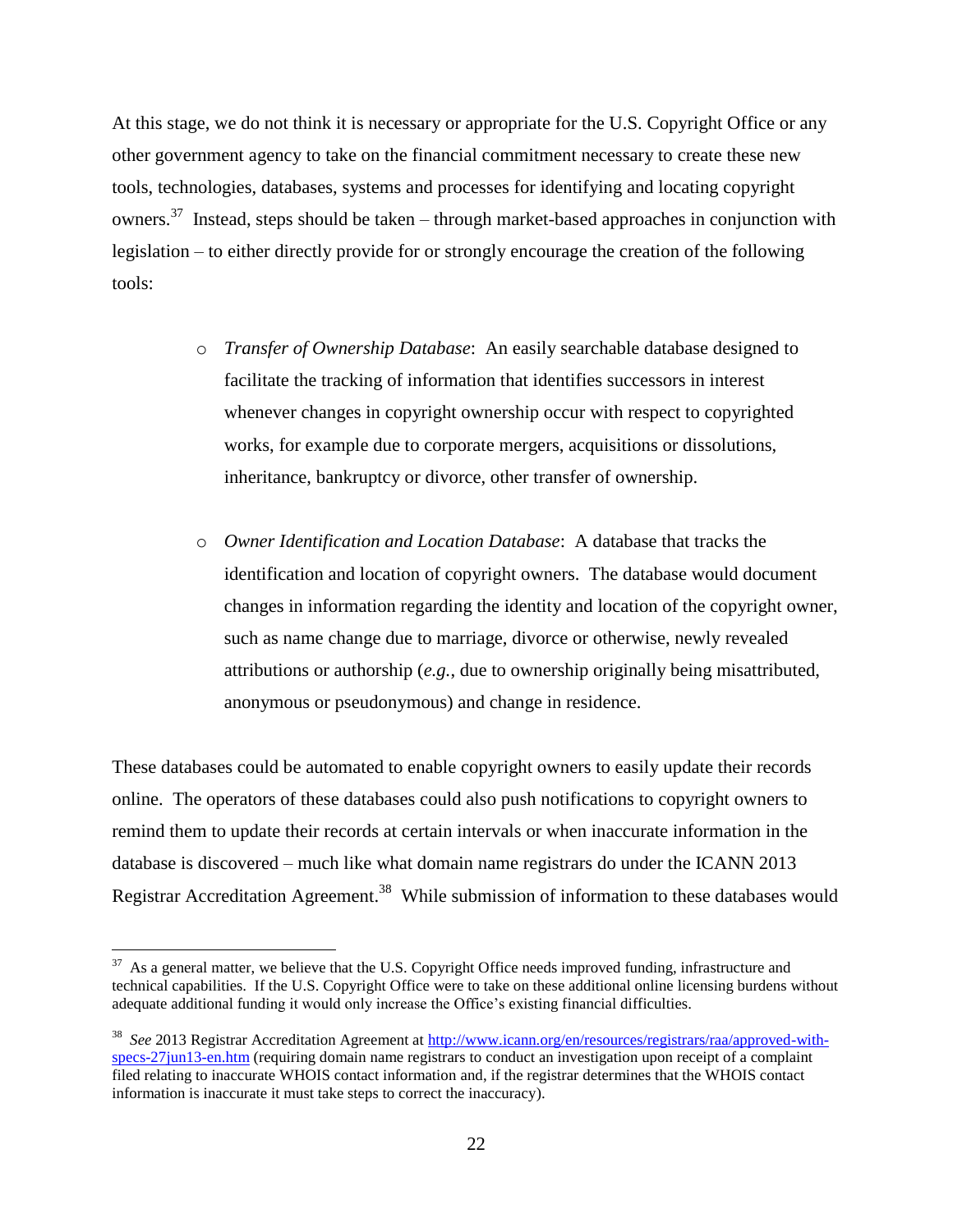be strictly voluntary, strong incentives should be created to prompt copyright owners to keep their records up to date.

Because rights information and licensing are global in nature, the U.S. Government should engage in discussions with other countries through multilateral and bilateral discussions and through international bodies, such as WIPO, to determine how other countries are addressing online licensing database issues and to ensure that their efforts are compatible and interoperable with similar activities undertaken in the United States.

Lastly, SIIA is concerned about comments, submitted to the Task Force and voiced at the December  $12<sup>th</sup>$  public meeting, expressing concern about the creation of these new database tools solely on the basis that such tools might have the effect of eroding the fair use defense.<sup>39</sup> By definition, the fair use doctrine allows for uses without the need to obtain a license from the copyright owner. In this regard, fair use is therefore distinct from, and complementary to, licensing. The fourth fair use factor does require a court to consider "the effect of the use upon the potential market for or value of the copyrighted work."<sup>40</sup> Thus, as part of a court's consideration of the fourth factor it will consider the *potential that a license to use the work was available* from the copyright owner. (emphasis added) But there is a difference between whether a license is available for a particular use and how a license is being made available. These new tools would simply make finding copyright owners easier and lower the transaction costs associated with licensing and should have no bearing on a court determination of the fourth fair use factor.

If the Task Force initiates a multi-stakeholder process or future panels relating to the government's role in improving the online licensing environment, we would like to participate.

<sup>&</sup>lt;sup>39</sup> See comments submitted by the Library Copyright Alliance.

<sup>40</sup> 17 U.S.C. 107.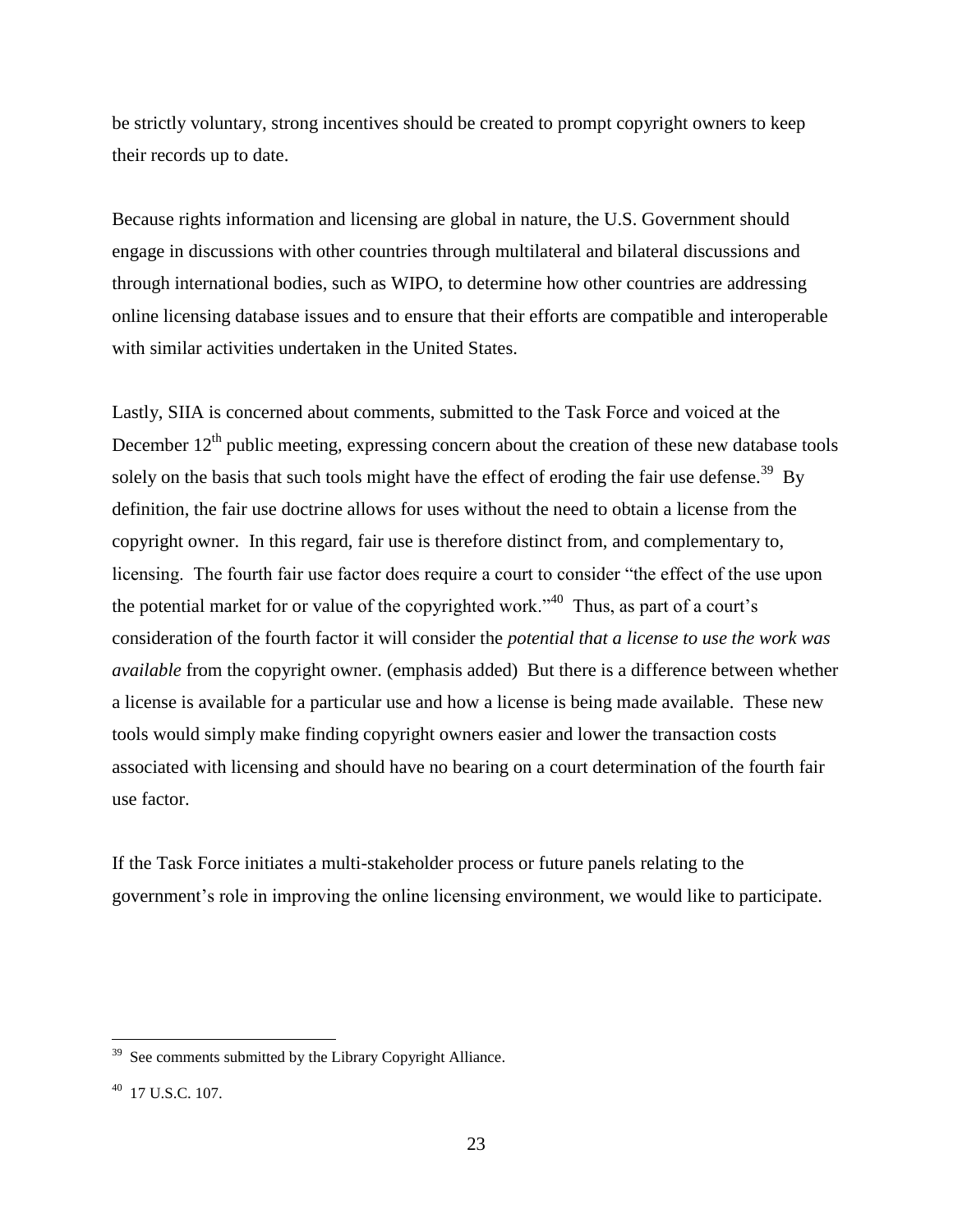#### **Operation of the DMCA Notice and Takedown System**

*(Questions 22-25)*

Several commentators have suggested that the DMCA notice and takedown system is broken and needs to be replaced. Others claim that the DMCA notice and takedown process is working just fine and should not be changed. SIIA believes that the truth lies somewhere in between.

The notice and takedown regime, as codified in section 512 of the Copyright Act, is an extremely important provision to the entire Internet ecosystem and its current basic structure should be maintained. It provides the right balance among the various stakeholders, has served as an excellent model for our foreign trading partners and provides a level of legal certainty that is necessary to spur development of innovative new online services and other technologies. While the DMCA takedown regime was an excellent model when it was enacted over ten years ago, it is certainly showing its age. Consequently, there is also a definite need to improve the operation of the current DMCA notice and takedown system and other areas of online enforcement more generally.

The following example is illustrative of the problems with the DMCA and online infringement more generally: Several SIIA members sued a website operator for selling pirated books online. They prevailed in the suit with the court awarding both damages and an injunction against the site and its operator. The site operator fled the country and moved the site from the United States to the Netherlands. The SIIA members then asked SIIA for help. We immediately contacted the payment gateway and site host and requested they take immediate action. The payment gateway responded fairly quickly and within a couple of days they had terminated their relationship with the site operator. However, by the following day the website operator had a new payment gateway. We contacted this new payment gateway but they were nonresponsive to our requests. The host of the site was likewise nonresponsive. We eventually secured the services of an IP enforcement agency located in the Netherlands that was able to get the site host to respond and take the site down, but not until after many weeks had passed and at significant cost in both attempting to remedy the problem and in the potential lost sales to our member companies. Two hours after the site was taken down it was back up and hosted by an ISP

24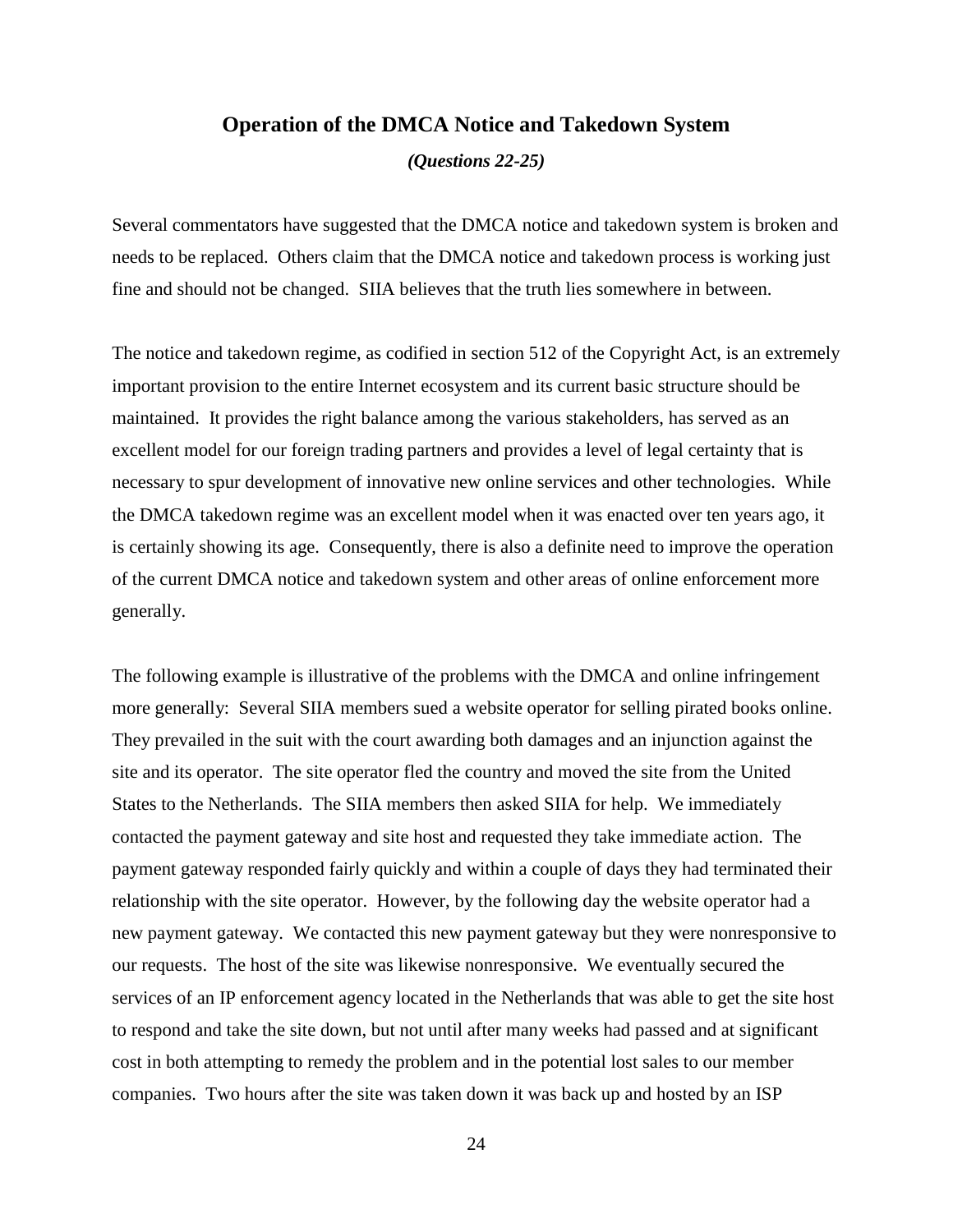located in Lithuania. We reached out to the Lithuanian ISP, but not surprisingly the ISP was nonresponsive. As a last ditch effort we contacted the domain name registrar in an effort to get the domain name terminated. The registrar was located in the United States. Despite having a copyright policy stating that they would terminate domain names for copyright violations *and* being informed of the court decision holding the site to be infringing, the registrar declined to terminate the domain name. In sum, SIIA and its members spent enormous amounts of money and time – including going as far as to obtain a ruling by a U.S. court that the site was infringing – and yet despite all these efforts the site continues to operate largely unimpeded. This is a poster-child example of why the copyright enforcement system needs to be improved and why that improvement needs to be accomplished on a global basis.

The notice and takedown process has been described as a game of whack-a-mole. No legislation or level of voluntary cooperation can change that. There will always be people who will attempt to circumvent the rules and re-post infringing material after they have been notified and the infringing material has been taken down (*i.e.*, repeat infringers). In addition to the repeat *infringer* problem, there is the repeat *infringement* problem – where the same infringing material is made available on a site multiple times by different individuals. What legislation and/or voluntary cooperation agreements can do to better address these problems is to make the notice and takedown process a much more efficient and effective one for both the copyright owner and the service providers. For example, when a copyrighted work, such as a test bank, is not made publicly available by the publisher, why does the test bank publisher need to send an ISP a takedown notice each and every time the test bank is illegally posted on a site? Shouldn't one takedown notice to the ISP from the publisher suffice since the test bank can never be legally uploaded?

There are some steps that the Federal Government, in cooperation with WIPO and other international organizations, can take to address some of these problems. For example, a centralized database of takedown notices can be created and ISPs can be provided with access to this database. ISPs could automatically check this database before agreeing to host a new website. Therefore, if the pirate attempts to re-post the website using the services of a different ISP, the ISP could first automatically check the database and reject the attempt. Search engines

25